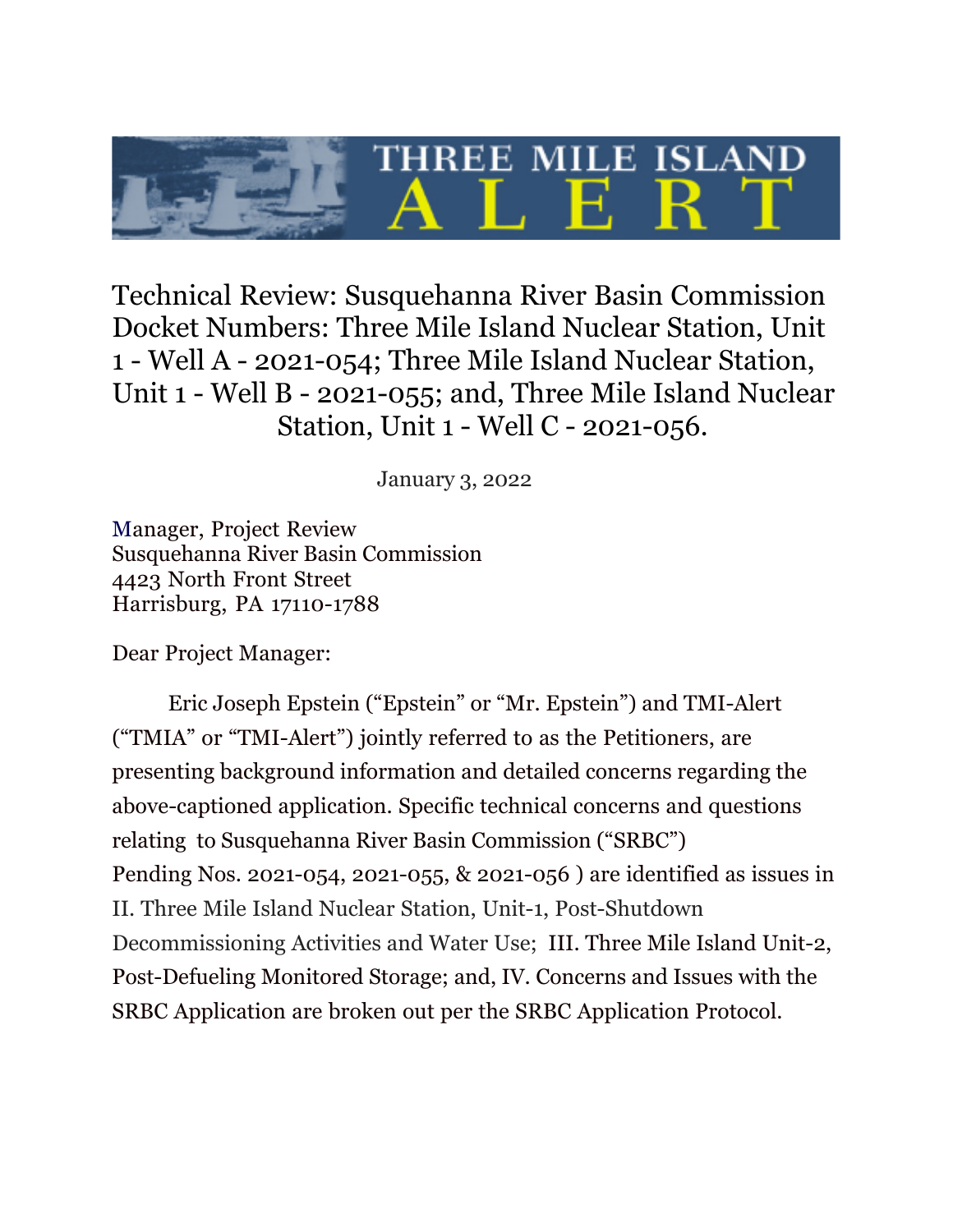Respectfully Submitted,

Eric Epstein, Chairman TMI-Alert, Inc. 4100 Hillsdale Road Harrisburg, PA 17112 epstein@efmr.org

cc: Service List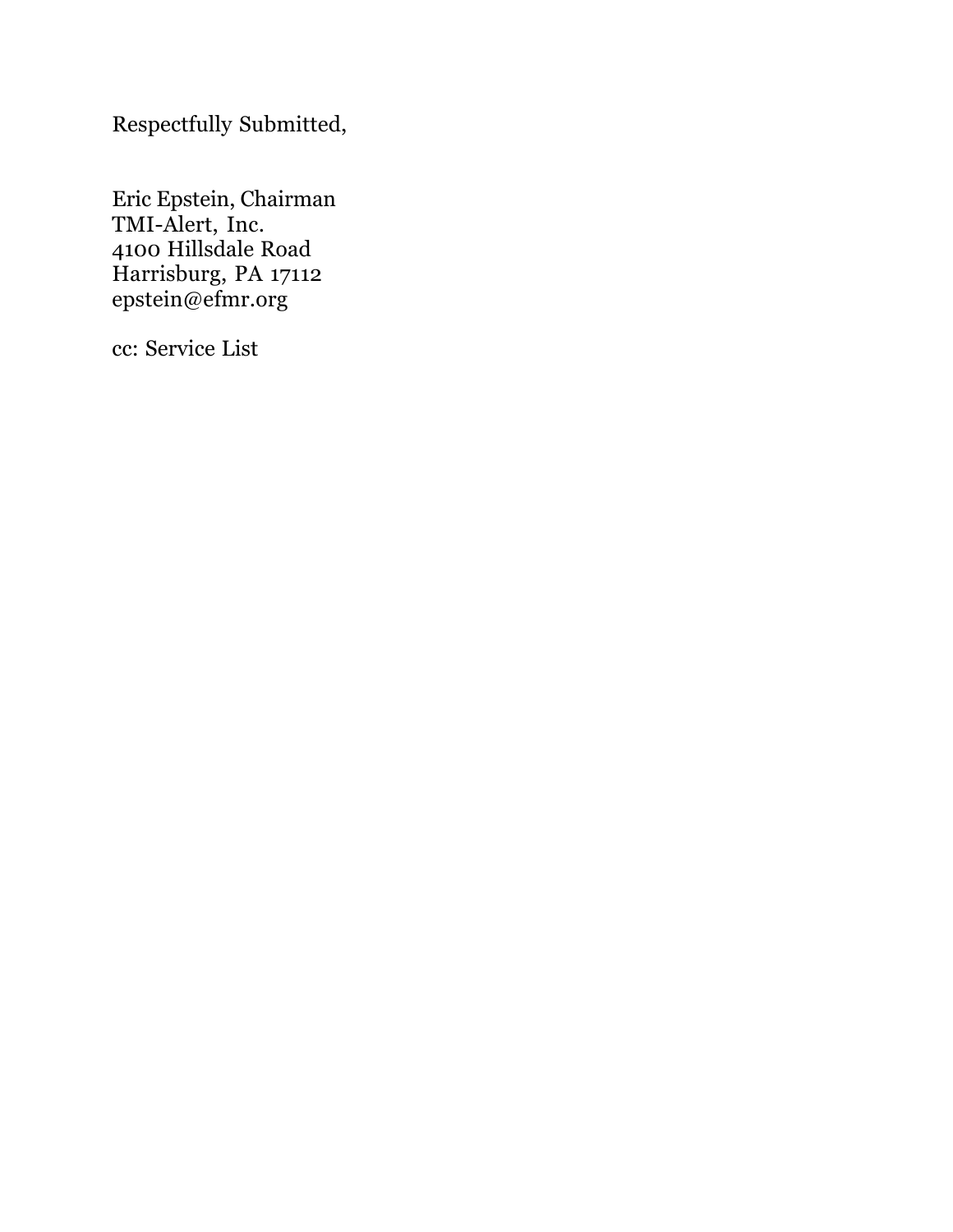#### **I. Introduction.**

Three Mile Island Unit-1 ("TMI-1) ) was owned and operated by the former Exelon Corporation ("Exelon"). Inexplicably, all the water resources at Three Mile Island ("TMI"), including water used by Three Mile Island Unit-2 ("TMI-2"), which is owned by a separately licensee, TMI-2 Solutions, LLC., is under contract to Exelon Corporation. The new Exelon, or "Hold Co" and "Spin Co", has been reorganized, and has no name, address, or organizational structure during the review of this Application. (1) The former Exelon submitted a TMI Unit 1 Application, which as specified in Commission Regulation 18 CFR §806.31(e), allows continued operation of the groundwater wells under Susquehanna River Basin Commission ("SRBC") Docket No. 20110610 beyond the November 26, 2021 expiration date. Both entities, the former Exelon and TMI-2 Solutions, LLC, are divisible and refereed to as the "Applicant."

Exelon, the former-owner of TMI Unit-1, filed Applications for renewal of groundwater withdrawals from three wells for ongoing water demands to continue operations at the facility. The applications request approval to withdraw groundwater at a consecutive 30-day average of up to 0.099 million gallons per day ("mgd") from Well A, up to 0.099 mgd from Well B, up to 0.099 mgd from Well C, and up to 0.099 mgd from Wells A, B, and C combined. The Applications extend to TMI-2

<sup>1</sup> Mr. Epstein and TMI-Alert are parties to the proceeding Docket Nos. STN 50-456, STN 50-457, 72-73, STN50-454, STN 50-455, 72-68, 50- 317, 50-318, 72-8, 50-461, 72-1046, 50-10, 50-237, 50-249, 72-37, 50- 333, 72-12, 50-373, 50-374, 72-70, 50-352, 50-353, 72-65, 50-220, 50- 410, 72-1036, 50-171, 50-277, 50-278, 72-29, 50-254, 50-265, 72-53, 50- 244, 72-67, 50-272, 50-311, 72-48, 50-289, 72-77, 50-295, 50-304, and 72-1037-LT.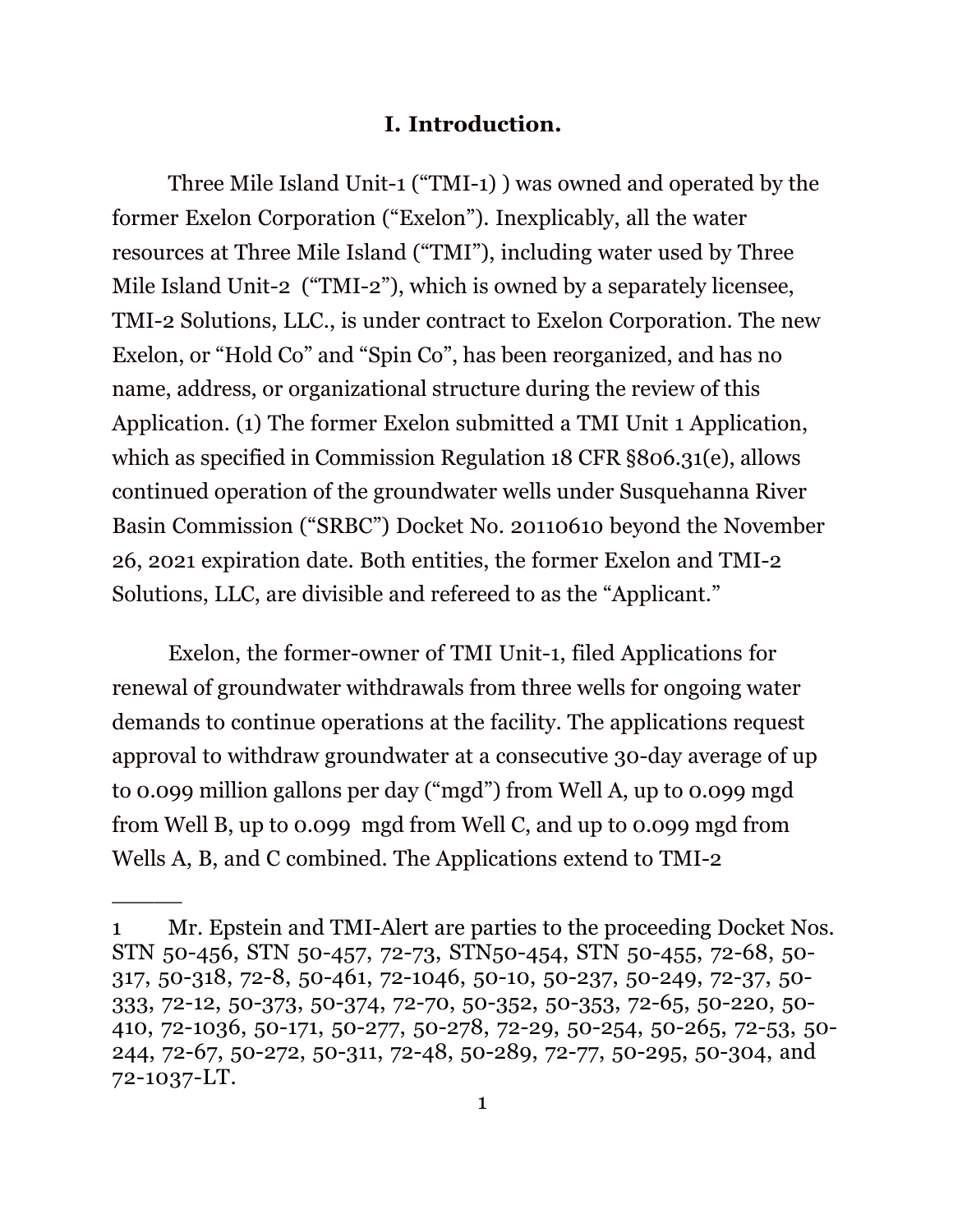TMI-2 Solutions, a separately owned and operated limited liability corporation, that is in possession of the the TMI-2 Possession Only License ("POL").

Enclosed please find Eric Epstein ("Epstein" or Mr. Epstein") and Three Mile Island's Alert, Inc.'s ("TMIA" ot "TMI-Alert") (jointly the Petitioners") review of the Applications for water use. The Susquehanna River Basin Commission (2) stated on October 27, 2021: "The applications are currently undergoing administrative and technical review. (3) Recognizing the change in operations, (4) Commission staff will review the water withdrawal and consumptive use demands, from all sources, based on the Facility's reasonable and foreseeable need to adequately address ongoing decommissioning activities (including TMI-2). There is no information related to the review of the pending applications currently available for public dissemination."

<sup>2</sup> SRBC docket numbers: Three Mile Island Nuclear Station, Unit 1 - Well A - 2021-054; Three Mile Island Nuclear Station, Unit 1 - Well B - 2021-055; and, Three Mile Island Nuclear Station, Unit 1 - Well C - 2021- 056.

<sup>3</sup> The Applicants incorrectly referred to the project Sponsor as "Three Mile Island Island Nuclear Station Unit located in "Middleton." "Exelon" is identified as the owner under Table 4.2." However, "Middleton" is a city located in Massachusetts or Wisconsin, and TMI is located in Londonderry Township. The company in possession of the license was Exelon which has Spun ito an unidentified Hold Co and Spin Co with no current address, name or organization. The NRC's preliminary approval was granted on November 17, 2021.

<sup>4</sup> Re: Exelon Generation Company, LLC - Approval of Indirect Transfer of Licenses and Draft Conforming License Amendments, (November 17, 2021).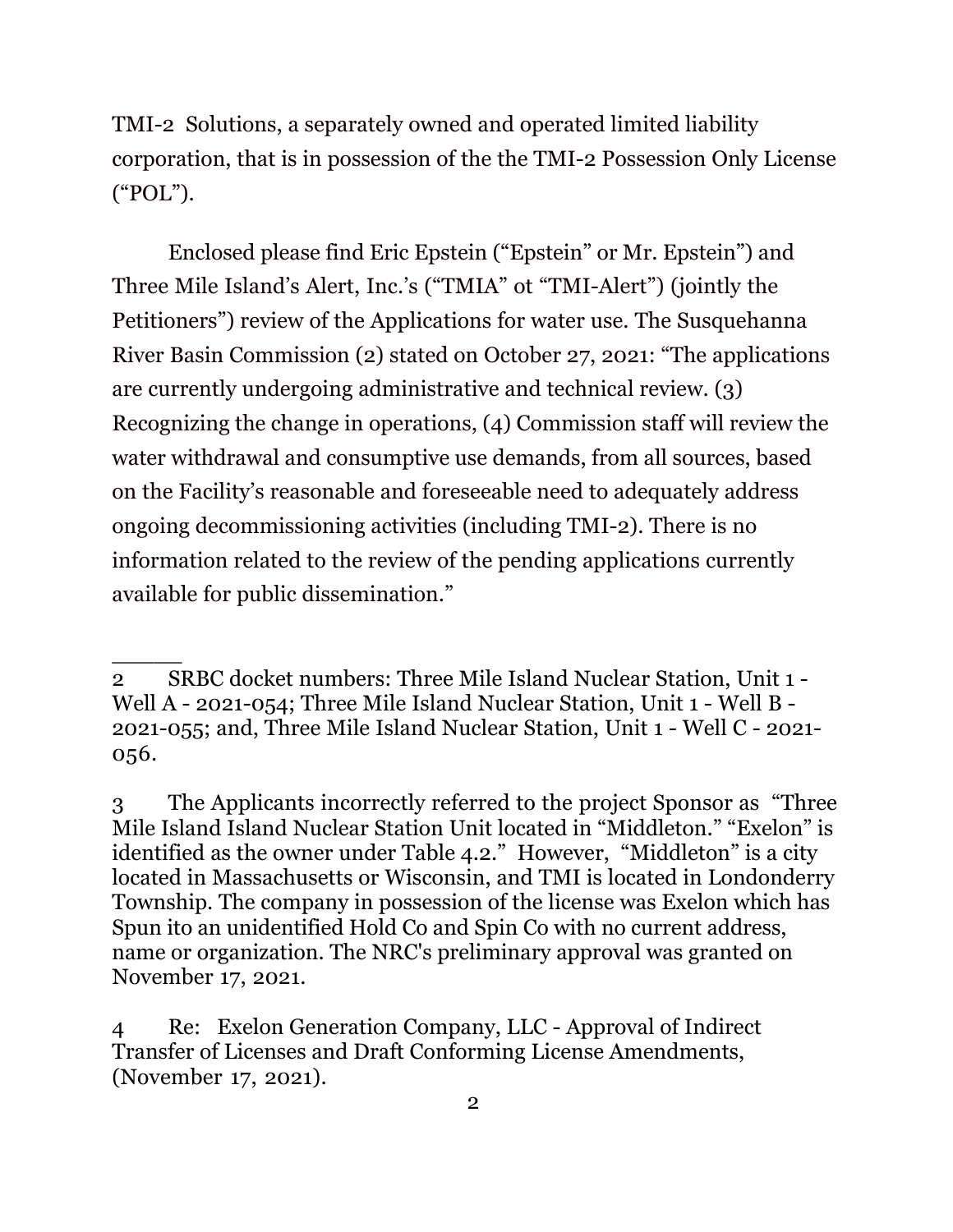Three Mile Island is "abnormal" and "unique" (5) which impacts the demand for water. Water use was substantial during the TMI-2 defueling phase which created a legal precedent. (6) The defueling process generated 2.3 million gallons of radioactive water that was evaporated.

There are significant costs to remove dissolved and suspended impurities for purposes of radiological protection and water clarity. These systems will likely include modifications of more conventional systems

### 4 Draft Amendments: ML21277A193

 $\overline{\phantom{a}}$ 

ADAMS Accession Nos. Order: ML21277A192.

https://adamswebsearch2.nrc.gov/webSearch2/main.jsp?AccessionNumb er=ML21277A192 https://adamswebsearch2.nrc.gov/webSearch2/main.jsp?AccessionNumb er=ML21277A193

Safety Evaluation (Non-Proprietary): ML21277A248. https://adamswebsearch2.nrc.gov/webSearch2/main.jsp?AccessionNumb er=ML21277A248

5 "The basement of the reactor building has been uninhabitable since the accident. Under a 1982 agreement with the Nuclear Regulatory Commission and the Department of Energy. GPU Nuclear was able to ship 'abnormal' radioactive waste, that is waste not suitable for commercial disposal, from TMI-2 to the DOE for storage, research and ultimate disposal." (Three Mile Island Nuclear Station, Unit 2, No. DPR-73 Docket Nos. 50-320, February 1, 2005).

6 In June 1980, the Susquehanna Valley Alliance filed a Complaint and Injunction with the Middle District Court in Harrisburg, Pennsylvania against the Nuclear Regulatory Commission and Metropolitan Edison. The Injunction sought to prevent the owner and operator of Three Mile Island from dumping 700,000 gallons of radioactive water into the Susquehanna River. The Injunction was granted, and the NRC was found to be in violation of the National Environmental Policy Act.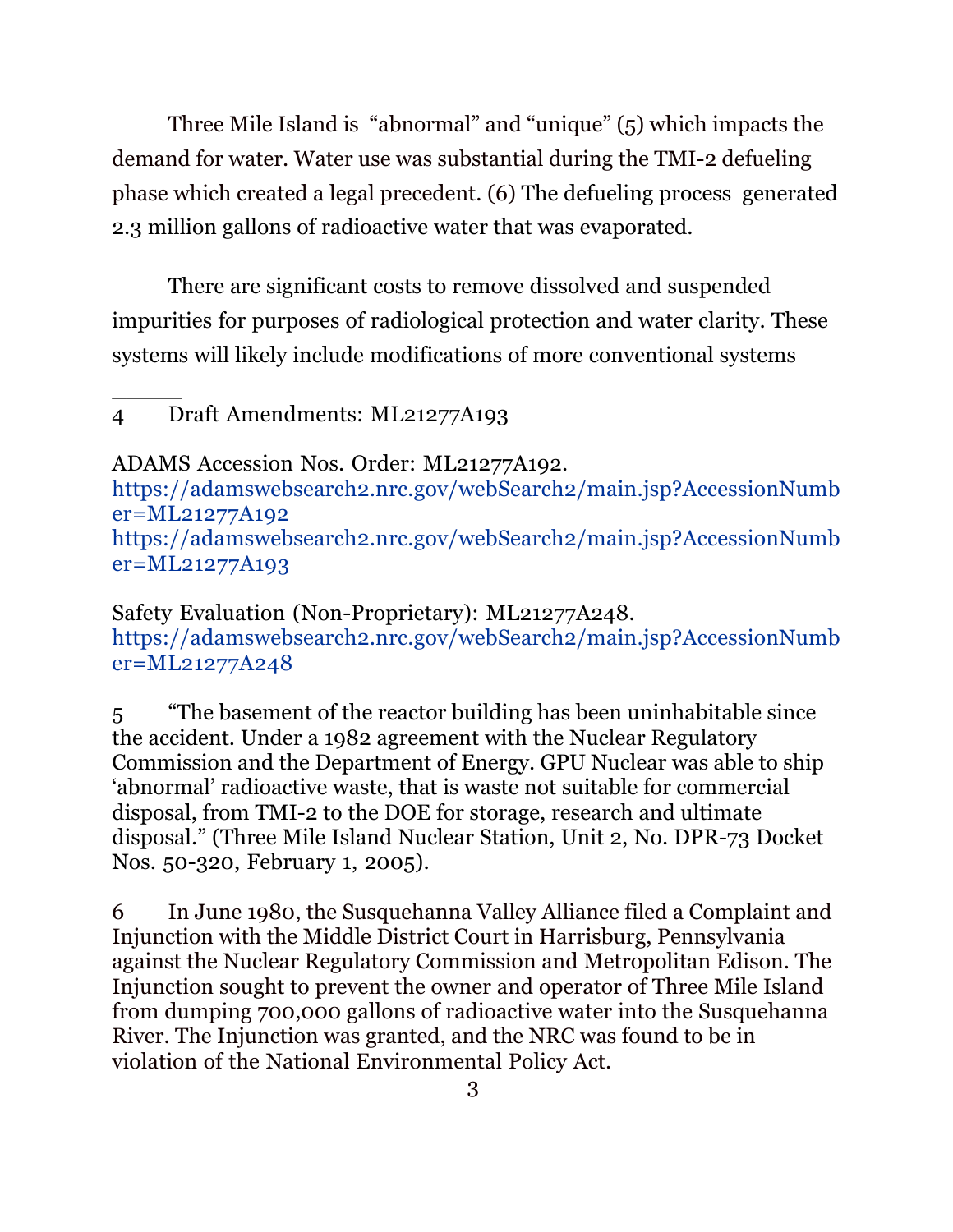during defueling, decontamination, and decommissioning including, but not limited to the ion exchange resins, Submerged Demineralizer Systems, and processing and disposal of water and water filters and treatment media. (Please refer to Exhibit, A, and discussion under IV. Concerns and Issues with the SRBC Application).

Three Mile Island's "abnormal" and "unique status", (7) dual ownership, fluid timetables, "minimum funding levels," and uncertainty of decommissioning modes, can not be ignored when computing site-specific, water use needs at TMI-1 or TMI-2.

Three Mile Island is identified as "unique" by the Nuclear Regulatory Commission and the Commonwealth of Pennsylvania's Department of Environmental Protection ("DEP"). DEP Secretary, Patrick McDonnell reiterated TMI-2's "unique status" in a letter to Kristine L. Svinicki, former Chairman of the U.S. Nuclear Regulatory Commission from April 6, 2020. "Given my stated concerns, I hope you and your fellow Commissioners will thoughtfully consider the unique aspects of the severely damaged TMI Unit-2 nuclear reactor..."

The Applicants have attempted to dilute and "normalize" the core melt accident at Three Mile Island. TMI-2 Solutions told the NRC during a presentation they wanted to normalize TMI-2 (Slide, 15). "We don't want it to look like apples to oranges. We want to keep it consistent. License foot

<sup>7</sup> TMI-2's "uniqueness" was reaffirmed by TMI-2 in its Application before the Nuclear Regulatory Commission, Attachment 1, p. 12 and Attachment 1 on p. 209, and the "Amended Post Shutdown Decommissioning Activities Report, on p. 16 and in the Affidavit of Russell G. Workman.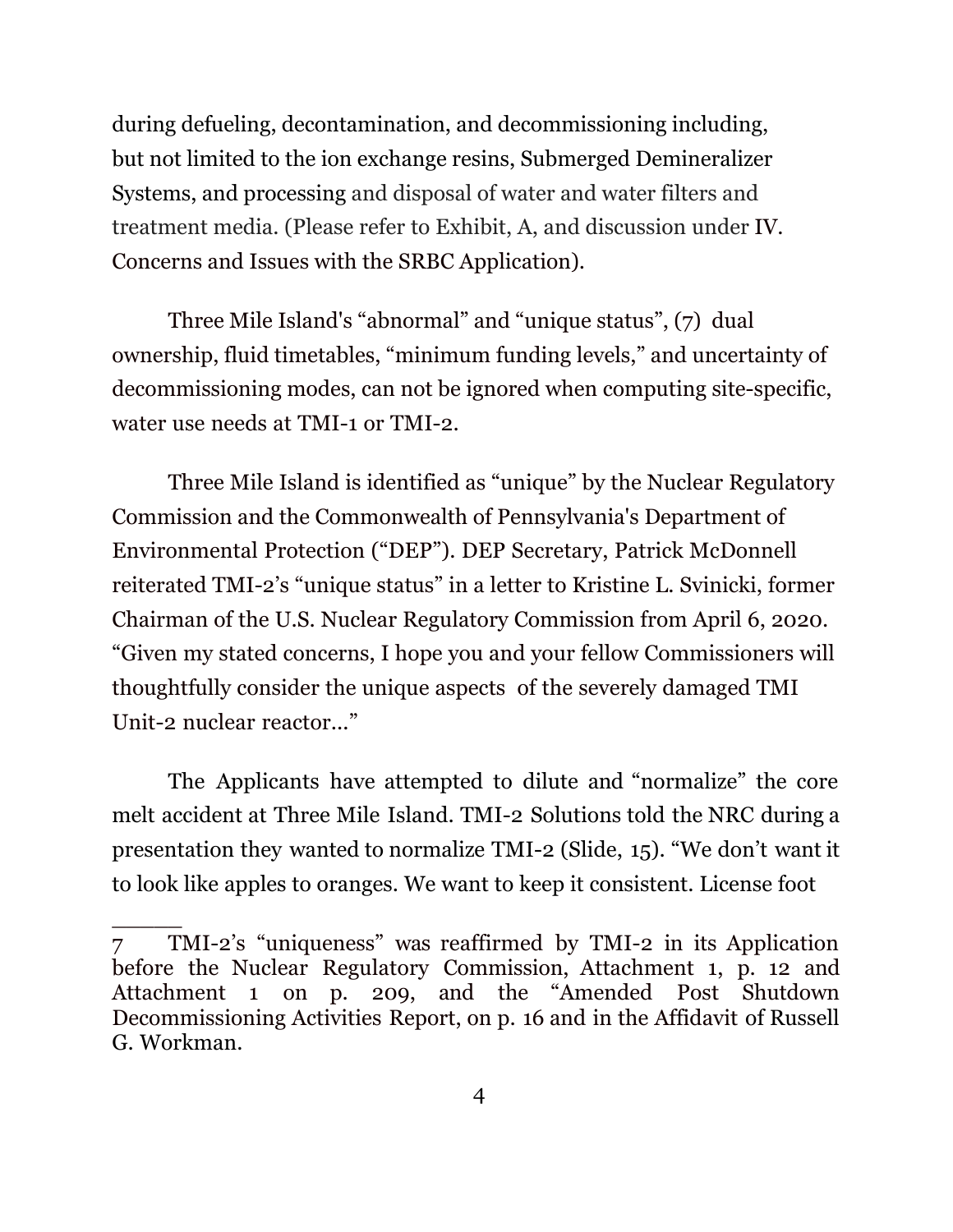print is identical [to TMI-1.]" TMI-Solutions proposed reframing the meltdown to look, "Like any other plant at the end of its life" after Phase 1. (8)

The delay in cleaning up TMI-2 had to do with the fact that the licensee did not have the resources or ability to generate revenue. In fact much of the discussion in the Program Environmental Impact Statement ("PEIS") evolves around the issue of limited resources. In 1988, the NRC stated, "Although the duration of the storage period was not specified by the license, the NRC evaluated delayed cleanup assuming a storage period of 20 years." (PEIS, Supplement 3, April, 1988.) The NRC's 20 year guestimate was made 33 years ago.

 The Petitioners have a legitimate concern that another delay will take place. Chronic underfunding and perennial delays are the signature of the TMI-2 cleanup. The most confusing aspect of the Application is the fact that the Applicant's License Transfer Application ("LTA"), and Amended PSDAR explicitly anticipate an indefinite period for SAFSTOR — during DECON - if TMI-2 becomes resource challenged. However, water needs should be based on the DECON model since SAFSTOR is a euphemism for dormant and means the opposite of "accelerated." The paradox is that the longer the cleanup is delayed, the more money is accumulated in the trust funds.

<sup>8</sup> "Environmental Regulatory Approach to TMI-2 Decommissioning," GPU Nuclear and TMI-2 Solutions, Slide 15, February 20, 2020.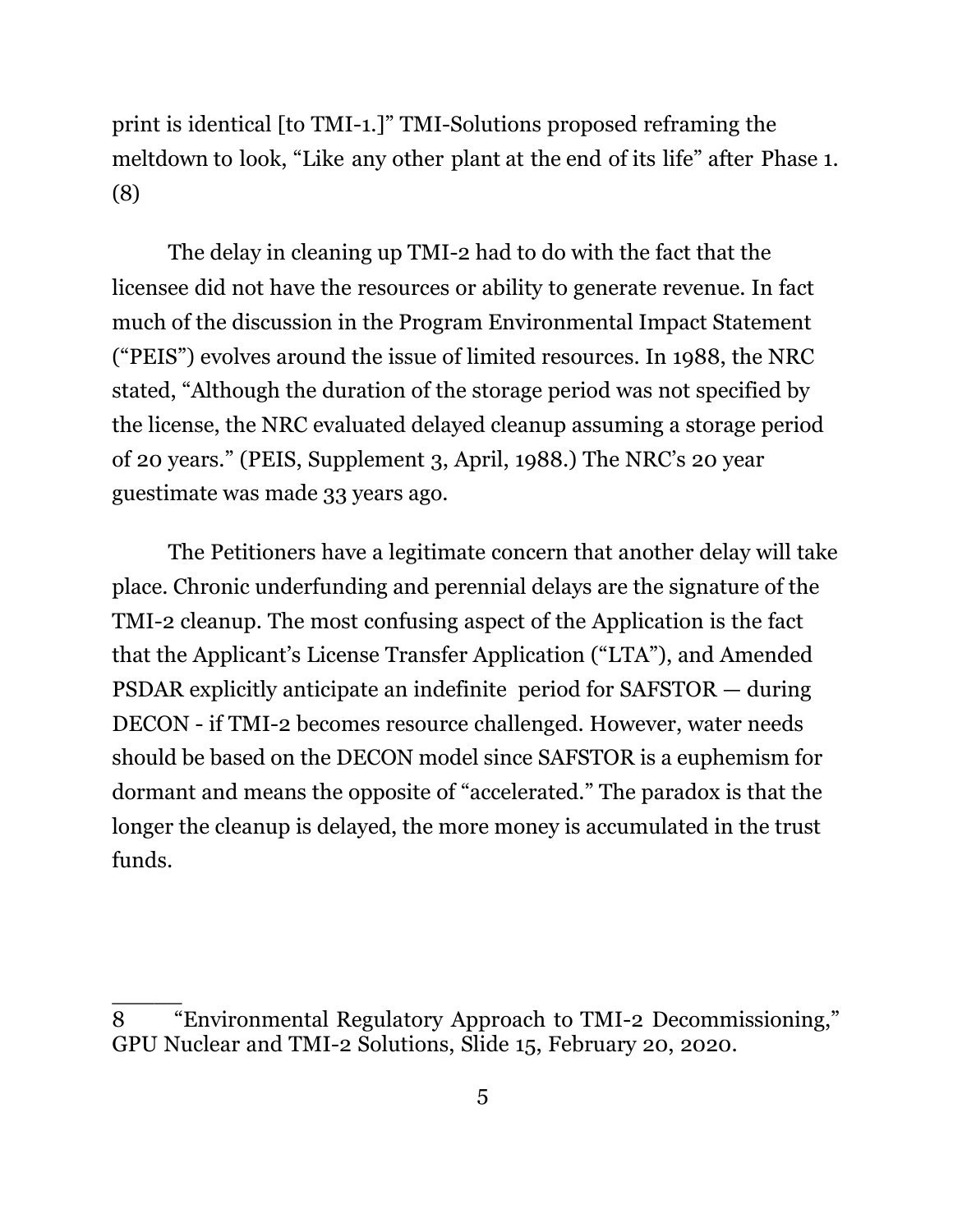The TMI-2 Application states, "Although TMI-2 Solutions will pursue an accelerated Decommissioning schedule after acquiring TMI-2, as demonstrated in Enclosure 7, the NDT [Nuclear Decommissioning Trust] will still provide sufficient funding for decommissioning, accounting for fund growth up through 2037. Moreover, the Purchase Agreement does not prevent TMI-2 Solutions from deferring active Decommissioning work, if necessary, to preserve or grow NDT funds." (9) TMI-2 Solutions is advertising that it reserves the right to stop the cleanup midstream, and bank Susquehanna River Basin Commission groundwater assets.

Patrick McDonnell, Secretary of the Department of Environmental Protection wrote Kristine L. Svinicki, Chairman U.S. Nuclear Regulatory Commission on April 13, 2020, and stated "...the obvious risk of a funding shortfall and the attendant significant health, safety, environmental, financial and economic risks to the Commonwealth and its citizens raise serious questions about the realization of that benefit...GPU Nuclear Corporation and the NRC currently have \$800 million in its financial assurance fund for decommissioning TMI Unit-2. However, estimates have shown it will cost \$1.2 billion to decommission TMI Unit-2.

The Memorandum of Understanding between Exelon and First Energy was predicated on the assumption that both plants would be decommissioned at the same time to reduce costs and streamline resources. However, Exelon has asked the NRC to place TMI-1 in SAFSTOR while TMI-2 Solutions is requesting to move TMI-2 from PDMS /SAFSTOR to DECON until TMI-2 runs out of money.

<sup>9</sup> Application to the Nuclear Regulatory Commission, , Attachment 1 and Page 11 of 15 under "Funds."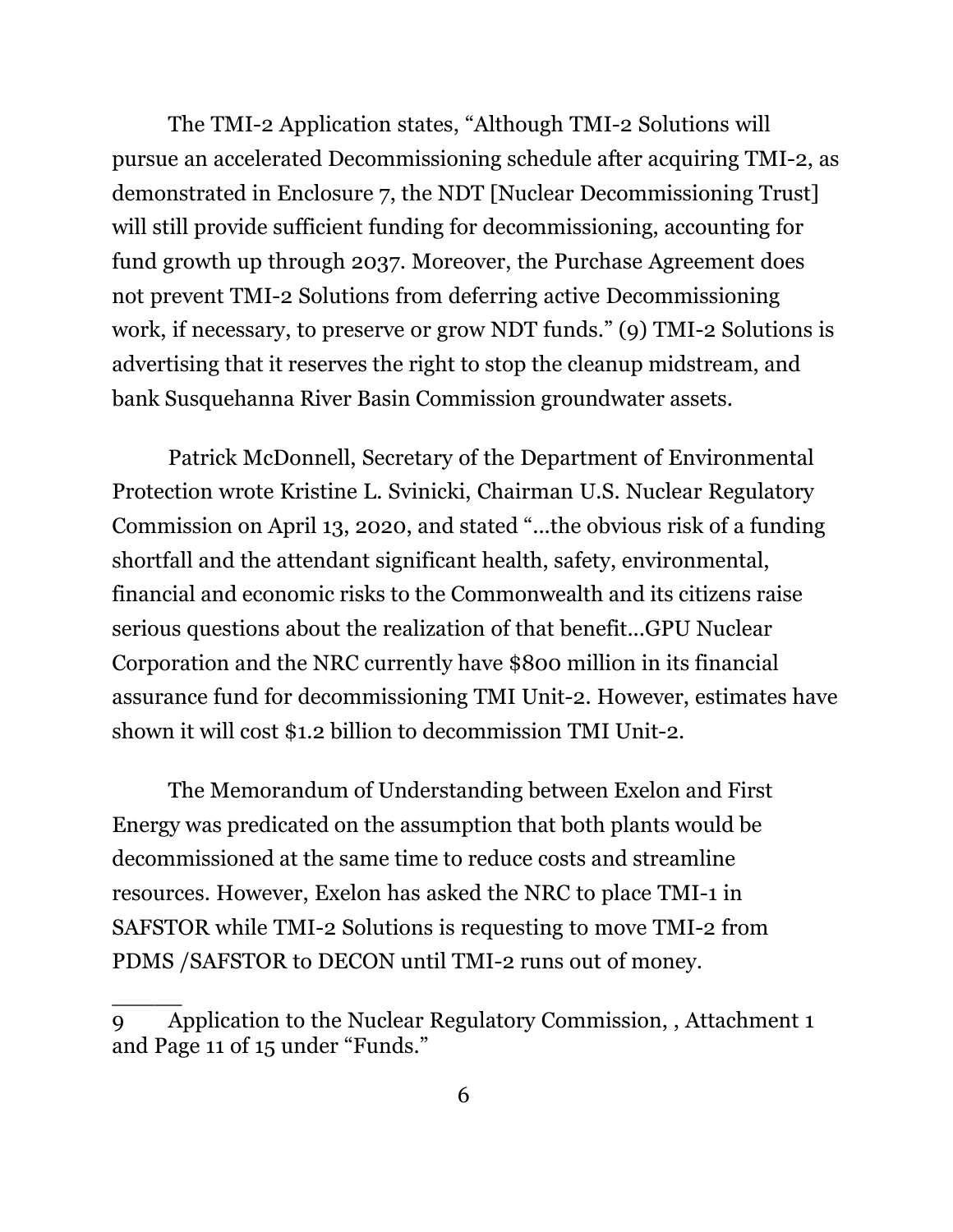The SRBC can not determine the amount of water needed to clean up either unit until Exelon and TMI-2 Solutions decide how and when they will decommission their nuclear reactors.

#### **II. Three Mile Island Nuclear Station, Unit 1 Post-Shutdown Decommissioning Activities and Water Use.**

The Generic Environmental Impact Statement ("GEIS') from the relicensing proceeding was grandfathered at Three Mile Island Unit-1, and remains the guiding environmental document. The GEIS guestimates that quantities of water required during decommissioning are minimal compared to those used when a plant is operating. The GEIS mentions construction dust abatement and decontamination (flushing systems or pressure-washing components) as typical decommissioning water uses. NRC asserted in Section 4.3.2 of the GEIS that "potential impacts of decommissioning on water use at all plants is neither detectable or destabilizing."

TMI-1 obtains surface water from the center channel of the Susquehanna River for circulating water and service water cooling, and discharges to the same channel downstream from the intake structure. Onsite groundwater wells supply water for domestic water consumption, cooling water makeup, and other industrial uses.

Exelon expects to reduce Susquehanna River water and groundwater withdrawals substantially following plant shutdown, yet the current *de minimis* need for water use at TMI-2 will increase significantly. Upon plant shutdown, the discharge of waste heat via the cooling towers or to the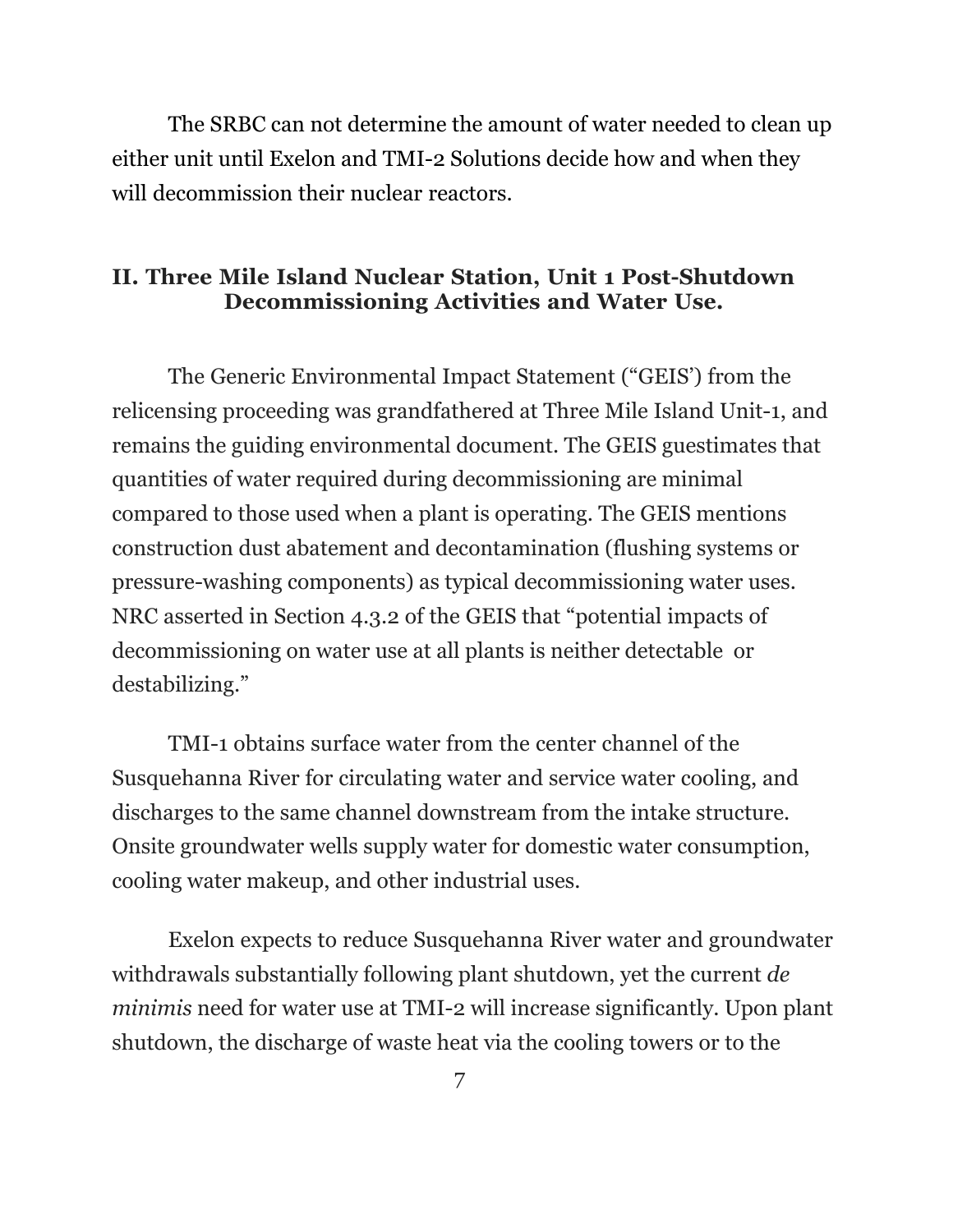Susquehanna River will end, which will eliminate most evaporative losses resulting from station operation. Water consumption will be further reduced when it is no longer necessary to provide secondary cooling for the spent fuel pool. The spent fuel pool will be used until all the spent fuel is moved into dry cask storage.

TMI-1 's industrial groundwater use is associated with evaporation from the plant's industrial cooler water system and makeup to the spent fuel pool. Industrial groundwater use will be phased out early in the SAFSTOR dormancy period. No timeline has been provided.

Exelon expects water use during TMl-1 decommissioning to be much lower than water use during operational years, which is consistent with the statements made in the GEIS. Exelon posits that there is nothing about TMl-1's design, location, configuration, operating history, or decommissioning plans that would alter or contradict this generic conclusion. Exelon concludes that decommissioning water use impacts for TMI-1 are bounded by the analysis in the GEIS.

According to Exelon, preparations for dormancy at TMI-1 under 2.1.1 require a negligible amount of water. "The facility is left intact (during the dormancy period), with most structures maintained in a stable condition; some outbuildings not related to power production will be removed." (10)

<sup>10</sup> U.S. Nuclear Regulatory Commission, Washington, DC 20555-0001 Three Mile Island Nuclear Station, Unit 1 Renewed Facility Operating License No. DPR 50 NRC Docket No. 50 289. April 5, 2019, p. 10.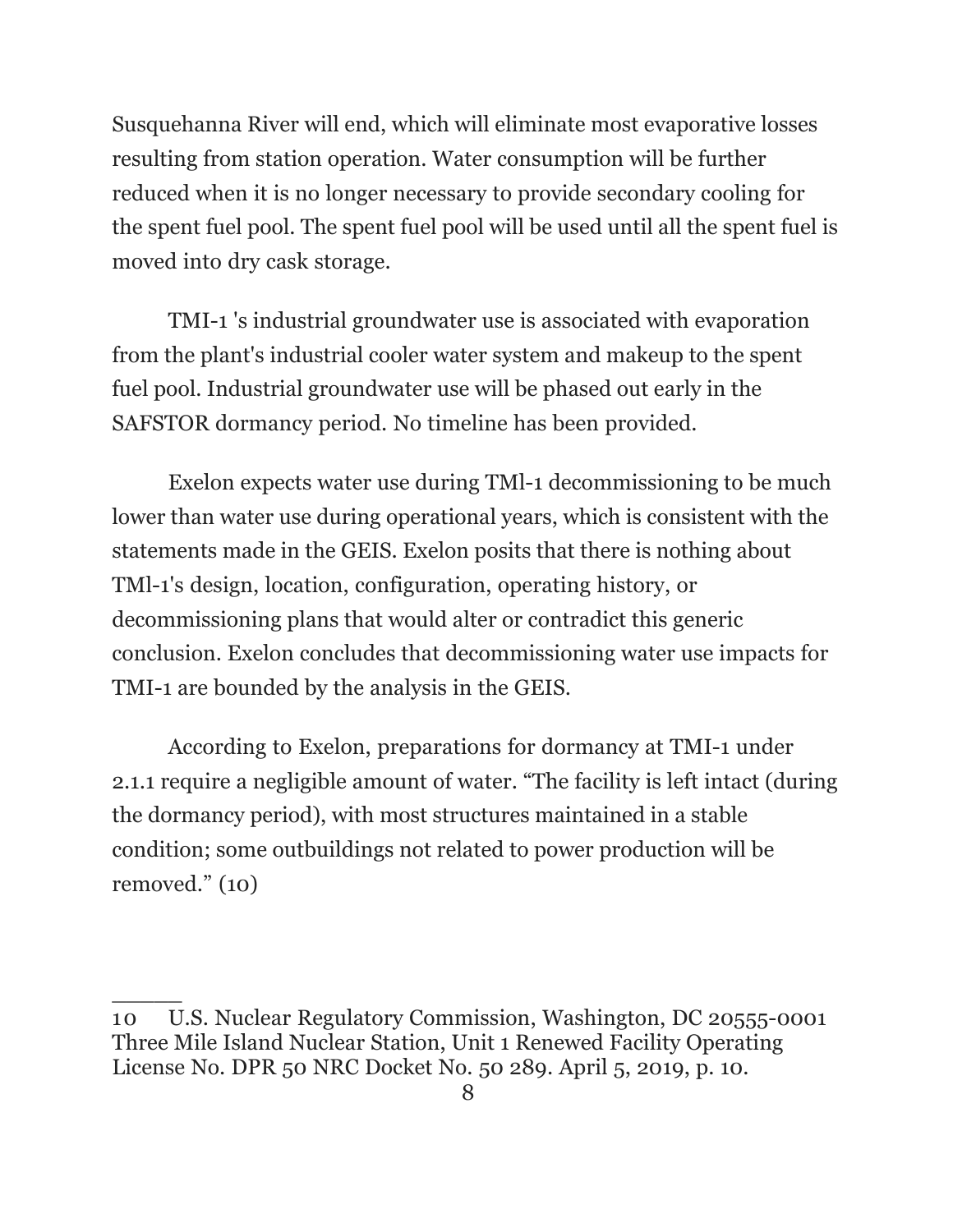The process of placing the plant in safe-storage will include, but is not limited to, the following activities that require water: management of the spent fuel pool and reconfiguring fuel pool support systems, processing and disposal of water and water filter and treatment media (resins) not required to support dormancy operation.

"Groundwater at the station is prevented from migrating beneath the river to the mainland by the opposing flow of groundwater from higher land to either side of the river. If any localized alteration in the groundwater chemistry associated with the use of crushed concrete as clean fill were to occur, it would not impact offsite groundwater quality."

**Issue, #1**: How much water will be required at Three Mile Island Unit 1, who will analyze and monitor water chemistry, where will effluent discharge monitors be located, who and how often will water temperatures be monitored during discharges into the Susquehanna River, and what is the net monthly water loss?

The transition from decommissioning preparation to destructive decommissioning will require additional water. "Following the preparations for decommissioning, physical decommissioning activities will take place. This includes the removal and disposal of contaminated and activated components and structures, leading to the termination of the 10 CFR Part 50 operating license. Although much of the radioactivity will decrease during the dormancy period due to decay of 60 Co and other short- lived radionuclides, the internal components of the reactor vessel will still exhibit radiation dose rates that will likely require remote sectioning under water due to the presence of long-lived radionuclides such as 94 Nb, 59 Ni, and 63 Ni." (2.1.4., Decommissioning Operations: Decontamination and Dismantlement). 9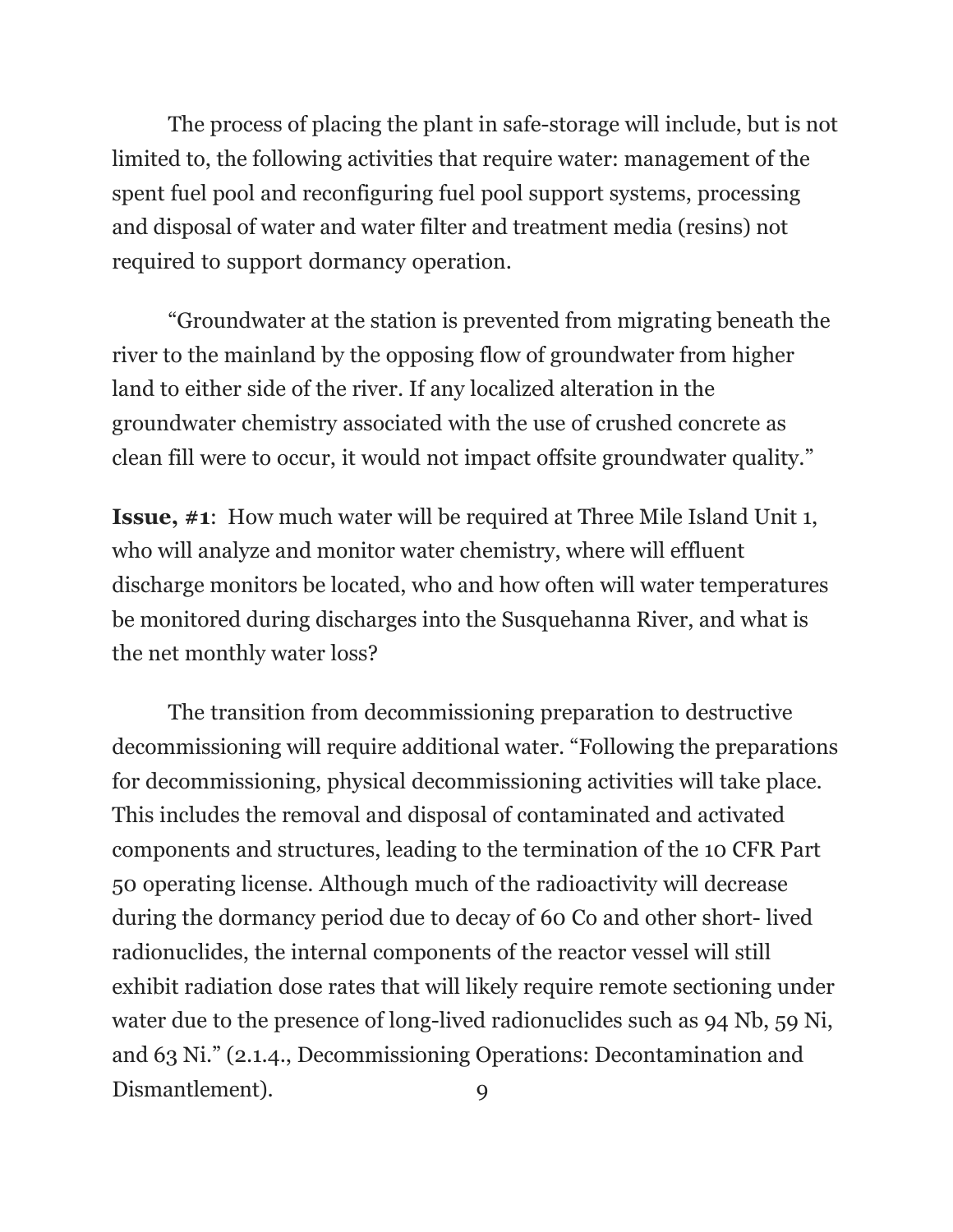TMI-1 will reduce radiation levels until residual levels indicate that the structures and equipment can be released for unrestricted access and conventional demolition, i.e., "Greenfield." "This activity facilitates surface decontamination and subsequent verification surveys required prior to obtaining release for demolition. Surface soil, sub-surface media and groundwater will meet the unrestricted use criteria in 10 CFR 20.1402. Underground piping (or similar items) and associated soil will be removed as necessary to meet license termination criteria." (11)

**Issue, #2**: How much water will be required to reduce radiation levels until residual levels indicate that the structures and equipment can be released for unrestricted access? Who will analyze and monitor water chemistry, where will effluent discharge monitors be located, who and how often will water temperatures be monitored during discharges into the Susquehanna River, and what is the net water loss?

The groundwater protection program currently exists at TMl-1 in accordance with the Nuclear Energy Institute ("NEI)" protocols. This is an industry guidance guardrail, not a government a standard. There is no regular well sampling, and tritium plume pathways are left undetected and unmonitored.

Exelon argued that this program is directed by procedures and will continue during decommissioning. Exelon will also continue to maintain the existing radiological decommissioning records program required by 10 CFR 50.75(g). The program is not directed by procedures that factor aggressive decontamination and decommissioning activities.

 $\frac{1}{\sqrt{2}}$ 

<sup>11</sup> Three Mile Island Nuclear Station, Unit 1 Post-Shutdown Decommissioning Activities Report p. 14.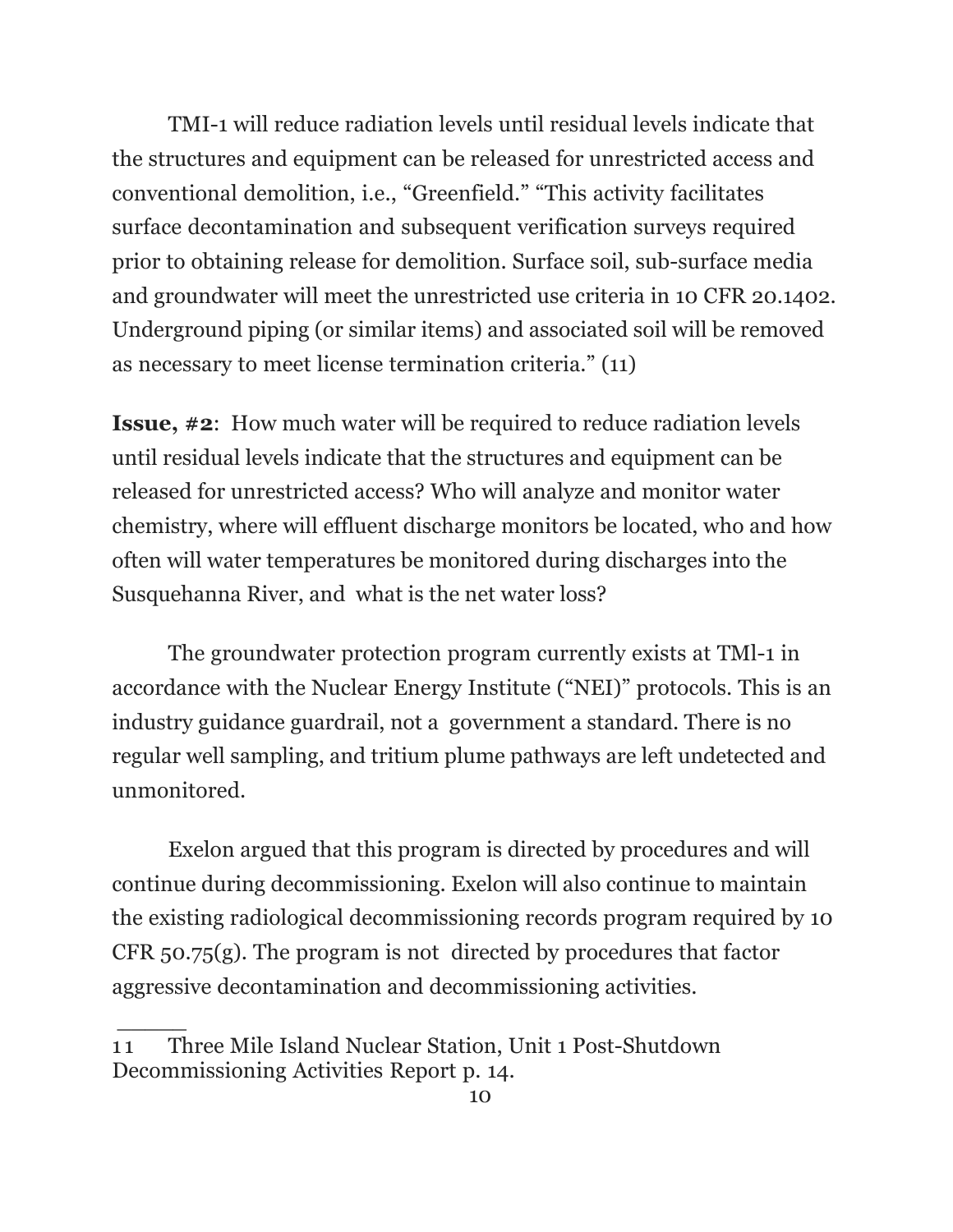According to Exelon, neither the monitoring results of the groundwater protection program nor events noted in 10 CFR 50.75(g) reports indicate the presence of long-lived radionuclides in concentrations sufficient to preclude unrestricted release under 10 CFR 20.1402, "Radiological criteria for unrestricted use." These are cursory programs with spot checks and unchanged monitored locations. (2.2.6, Groundwater Protection and Radiological Decommissioning Records Program). However, significant amounts of tritium has leaked and spilled under Three Mile Island dating back to 1982. (12)

#### 12

 $\overline{\phantom{a}}$ 

• Early 1982: Three thousand (3,000) gallons of radioactive tritium leaked into the groundwater from the borated water storage tank. The leak occurred because work was done without an engineering review. (Congressional Investigation, April 26, 1983).

January 9 and 19, 1999 : Elevated tritium levels and potential leaks from the waste evaporator condensate storage tank for the months of January, February and March, 1998 were reported. (Nuclear Regulatory Commission, Inspection Report 50-289/99-01).

• June 27, 2006: TMI dug up and fixed leaks from the condensate storage tank. The leak followed telephone conduit and flooding. Exelon sampled the water and found tritium. They pumped all the water out of the man ways and dumped it to their industrial waste treatment system which eventually goes to the river. TMI was unaware of the storage tank leak, how much, or for how long. (Nuclear Regulatory Commission)

• November 2006: Radioactively contaminated water leaked into the ground from a broken deicing line on the condensate storage tank. (Nuclear Regulatory Commission),

• July 25, 2012: Chemistry technicians at TMI said they found a slightly elevated level of tritium in one monitoring well on the site near the plant. (Exelon Corporation).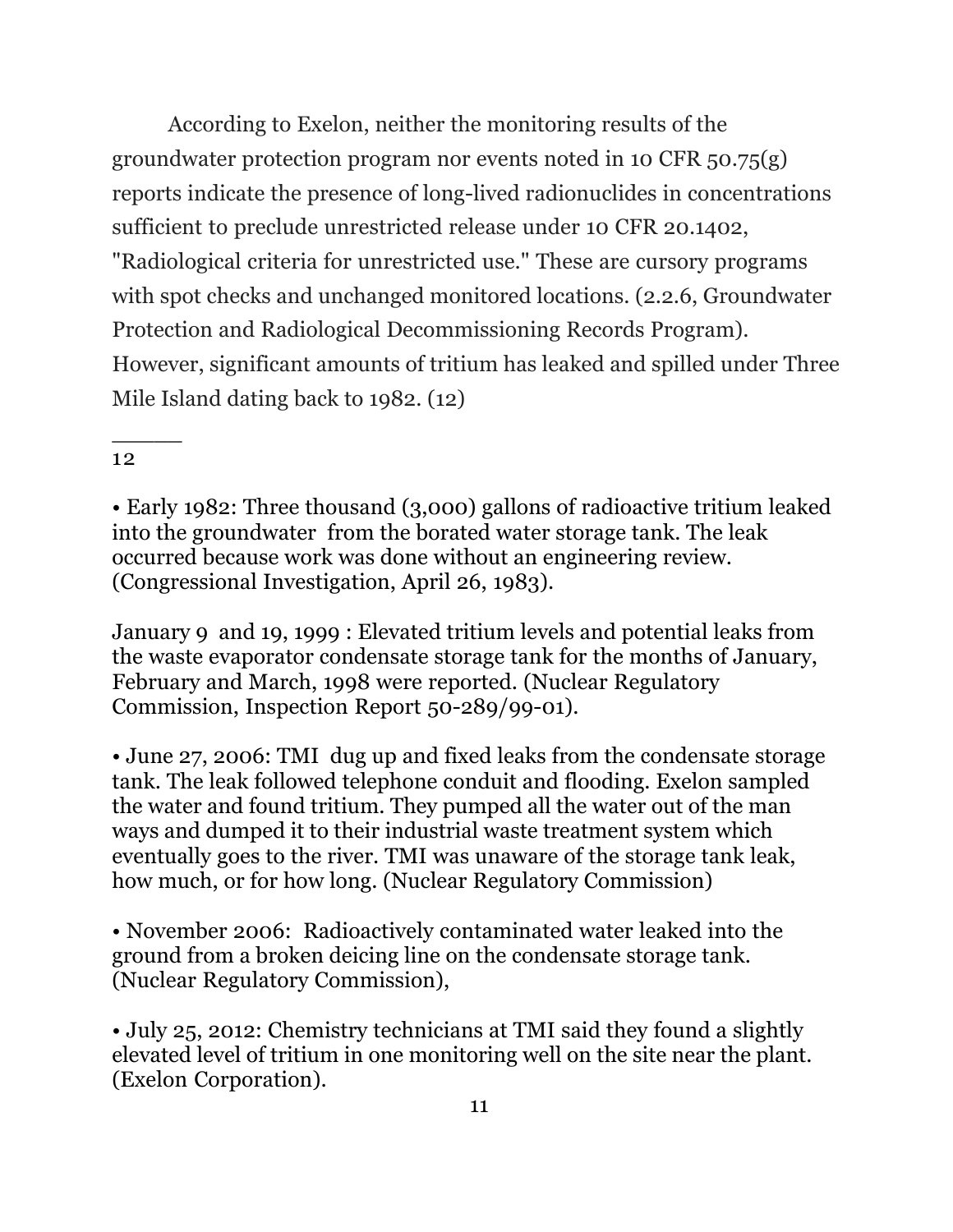**Issue, #3:** Please produce the report and supporting materials referenced on p. 17, and determine how the operational plan will detect more intense radioactivity.

**Issue, #4**: Exelon must define, qualify, and quantify the terms "trivial" and "water use", and explain how levels will be reduced "substantially." Do "reduce" and "substantial" have values?

**Issue, #5:** How much water will be required in aggregate at TMI-1, who will analyze and monitor water chemistry, where will effluent discharge monitors be located, who and how often will water temperatures be monitored during discharges into the Susquehanna River, and what is the net water loss?

Overall water quality will be impacted by site -specific decommissioning activities, and not generic markers used by Exelon. Ground water and surface water quality will be impacted by fuel removal, large component removal, decontamination and dismantlement, and structure dismantlement. With respect to groundwater, the GEIS noted that demolishing concrete structures and storing rubble on site could result in changes (higher alkalinity) in local water chemistry, but the nonradiological effects of such changes on water quality would be nondetectable offsite at all nuclear power plants." (5.1.3, p. 23). These internal structures will be embrtittled and irradiated.

Exleon's analyses submitted to the NRC were generic, and not sitespecific. This is the danger when you try to turn a radioactive lemon into a radioactive orange. In Section 4.3.3 of the GEIS, the NRC concluded "generically that for all facilities, decommissioning impacts to surface and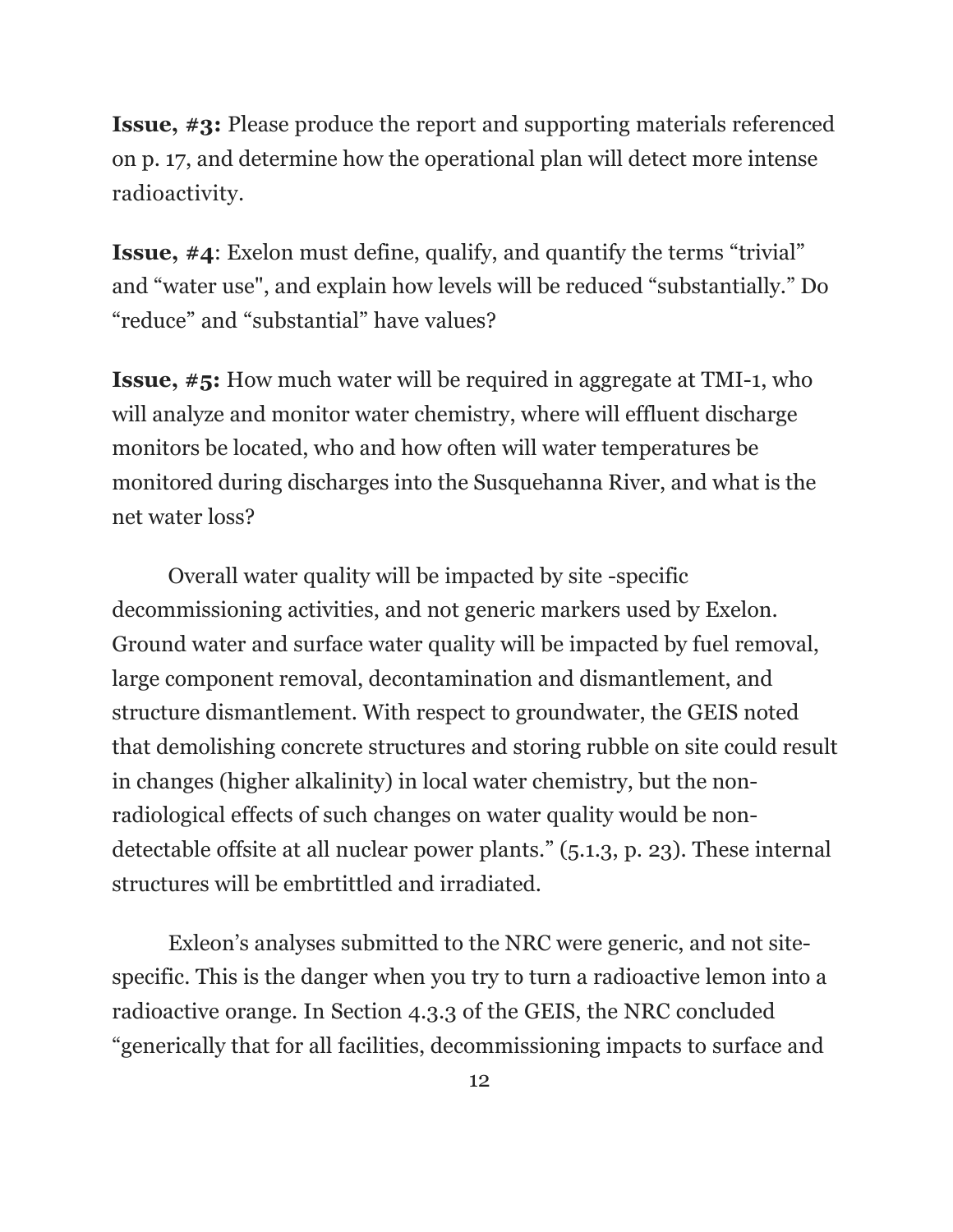groundwater quality would be small. According to Exelon, there is nothing about TMl-1's design, location, configuration, operating history, or decommissioning plans that would alter or contradict this generic conclusion and Exelon would comply with regulatory and permit requirements to protect surface water and groundwater resources, Exelon has determined that impacts of decommissioning on water quality bounded by the analysis in the GEIS." (5.1.3. pp. 23-24).

The Petitioners point out that every aspect of the Three Mile Island is unique, and the decontamination and decommissioning for Three Mile Island, like the defueling of TMI-2 is fraught with danger and uncertainty, and is a novel and unique undertaking. Three Mile Island is not a generic - "apples to apples" plant taken off the shelf at the nuclear Wal Mart.

The nuclear generation stations at Three Mile Island used a flawed and unique design. Babcock & Wilcox Pressurized Water Reactors are no longer used, the company does not exist, and after the meltdown, TMI sued the plaint's designer for "gross negligence." Three Mile Island is l located in a unique ecosystem. The Lower Susquehanna River empties into the Chesapeake Bay. TMI's unique configuration and vulnerable. It is one of the last nuclear plants that exclusively uses wet spent fuel storage. In addition, vast portions of TMI-2's basement is uninhabitable. TMI's "abnormal" and "unique" operating history included a loss of coolant accident, core meltdown, and the Unit-2 containment building has been soaked in radiation for 42 years. Exelon and its unidentified successor, as well as TMI-2 Solutions, should not be accorded the "benefit of the doubt", and accorded a magical nuclear wand to speculate, to extrapolate backwards, and to give generic clearance to cleaning up Three Mile Island.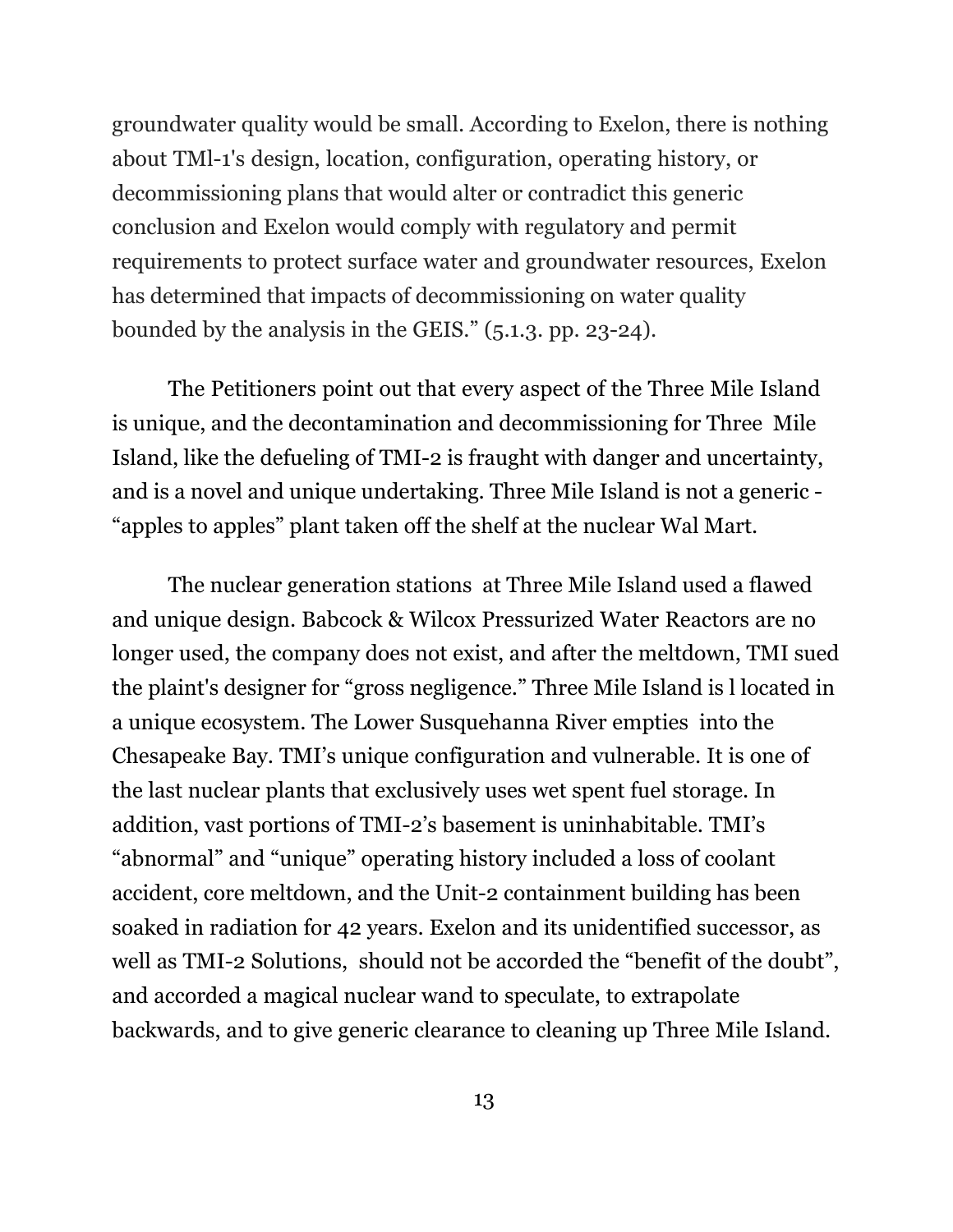**Issue, #6:** Please request site-specific calculations based on actual activities, not an average, mean or median to calculate water use.

**Issue, #7**: How much aggregate water will be required for the decontamination and decommissioning of Three Mile Island, who will analyze and monitor water chemistry, where will effluent discharge monitors be located, who and how often will water temperatures be monitored during discharges into the Susquehanna River, and what is the net water loss?

#### **III. Three Mile Island Unit-2: Post Defueling Monitored Storage.**

On March 28, 1979, Three Mile Island Unit-2 experienced a loss of coolant accident ("LOCA"). The steam generator boiled dry, resulting in the reduction of primary-to- secondary heat exchange. This caused an increase in the primary coolant temperature, creating a surge into the pressurizer, and an increase in system pressure. The pilot operated relief valve ("PORV") opened to relieve the pressure, but failed to close when the pressure decreased. The reactor coolant pumps were turned off and a core heat-up began as the water level decreased to uncover the top of the core. The melting temperature of the zircaloy fuel cladding was exceeded, resulting in relocation of the molten zircaloy and some liquefied fuel to the lower core regions, solidifying near the coolant interface. The majority of the molten material flowed down through the region of the southeastern assemblies and into the core bypass region.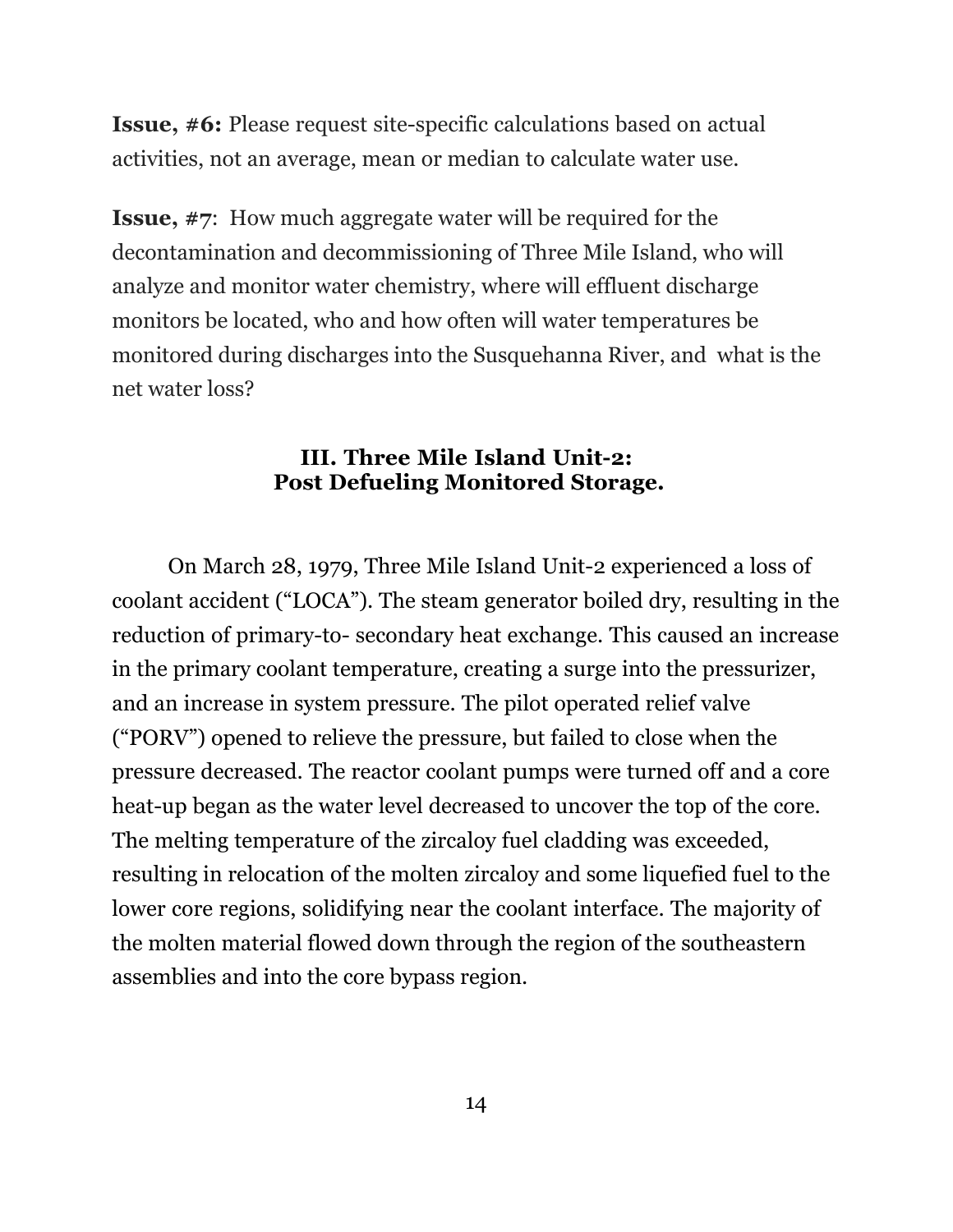On November 6, 1984, research conducted by the Department of Energy on reactor damage during the accident, indicated temperatures may have reached in excess of 4,800 degrees. In October 1985, removal of damaged fuel from TMI-2 began. Further spread of the debris also occurred as part of the post-accident water processing cleanup activities. The current long- term management condition is termed Post-Defueling Monitored Storage. ("PDMS")

"Substantial contaminated areas still exist under the PDMS, as well as trace quantities of spent nuclear fuel ("SNF"). Several cubicles in the auxiliary and fuel handling buildings remain locked, and the basement of the reactor building has been uninhabitable since the accident...A summary of the quantity and suspected location of the remaining fuel debris is provided in Tables 1.1 through 1.3. (13)

The facts on the ground concerning the "abnormal" and "unique condition" of TMI-2 are indisputable, and established in the initial PEIS in 1981. The Applicant dismisses, ignores, and plays down: 1) TMI-2 is treacherous terrain dominated by numerous radioactive hot spots; 2) The Applicants are "bound," dependent on past studies without the benefit of an in-depth, site survey; 3) The lack of contemporary, dedicated site-studies can not be supplanted by recycled TLG decommissioning estimates; and, 4) TMI-2 Solutions, like all that came before, will encounter unforeseen conditions that could overwhelm, impede, and delay the cleanup.

<sup>13</sup> TLG Services,Inc., Three Mile Island Unit 2, Document F07-1476- 002, "Decommissioning Cost Analysis," Section 1, p. 3.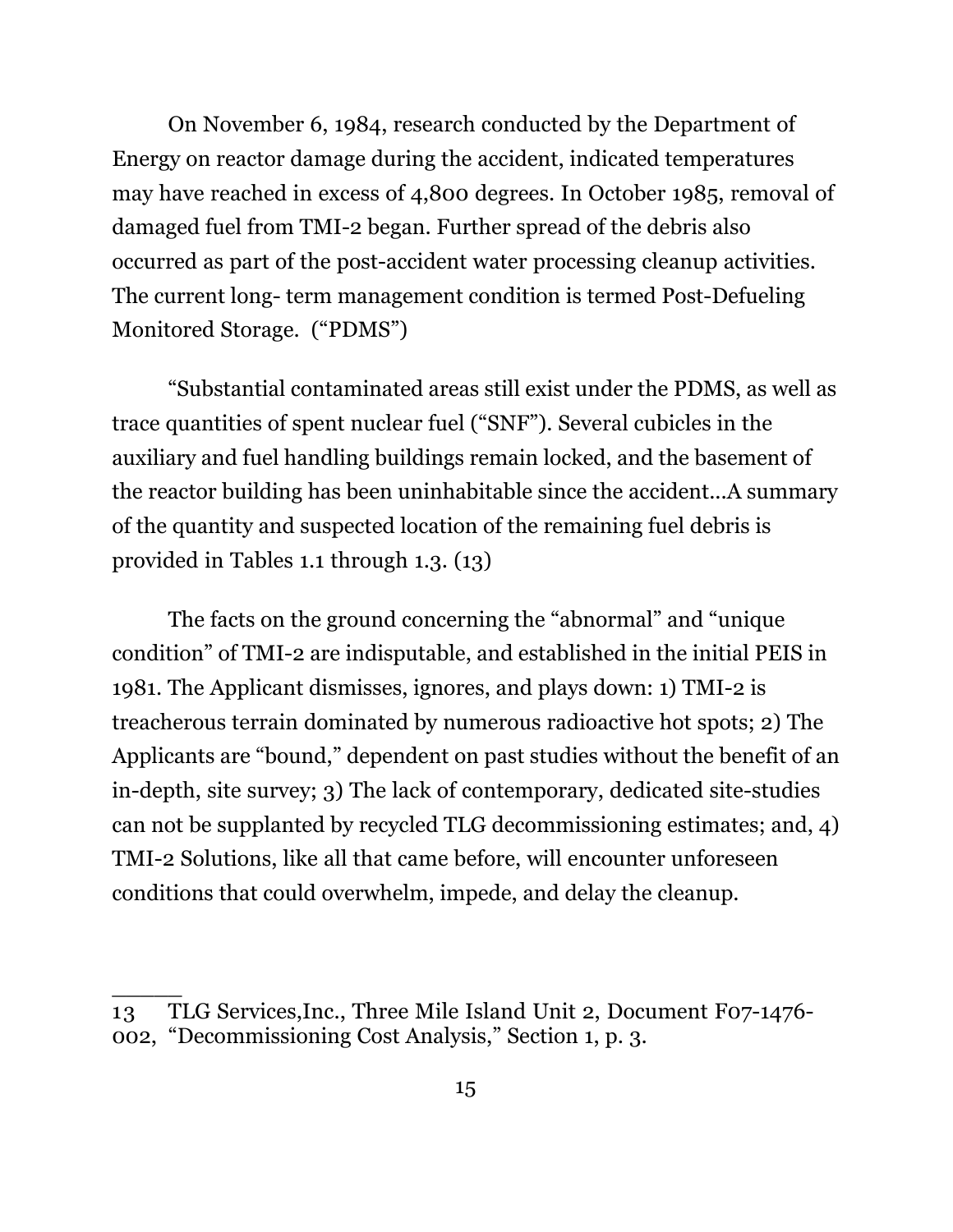The PEIS in October 1984 identified the value of onsite surveys, and the miscalculation in dose estimates that have plagued the cleanup from its earliest stages.

All options for the TMI-2 cleanup evaluated in this supplement involve occupational radiation dose higher than predicted more than three years ago [1981] in the PEIS. The basis for these revised estimates is increased knowledge of the condition inside the reactor building and of the effectiveness of decontamination and does reduction efforts. (14)

Flash forward thirty-seven years, and the Applicant has to be reminded of the uncertainty involved with cleaning up TMI-2. The DEP describes the obvious: TMI-2 is a "unique" and challenging site unlike any comparable plant decommissioned in America.

There are significant areas in the plant with unknown radiological conditions related to the TMI Unit-2 accident. External gamma radiation measurements are dated or involve limited observation times and remote equipment due to high-radiation levels. Secretary, Patrick McDonnell advised Kristine L. Svinicki, former Chairman of the U.S. Nuclear Regulatory Commission:

Despite the numerous entries into the containment building to remove damaged nuclear fuel in the 1980s, there are significant areas in the plant with unknown radiological conditions related to the TMI Unit 2 accident. Specifically, external gamma radiation measures may have been made with limited stay times or remote survey instruments, however, the current detailed surface contamination levels of Cs-137, Sr-90 or H-3 (tritium) are not known.

<sup>1 4</sup> Secretary, Patrick McDonnell's letter to Kristine L. Svinicki, former Chairman of the U.S. Nuclear Regulatory Commission, April 6, 2020.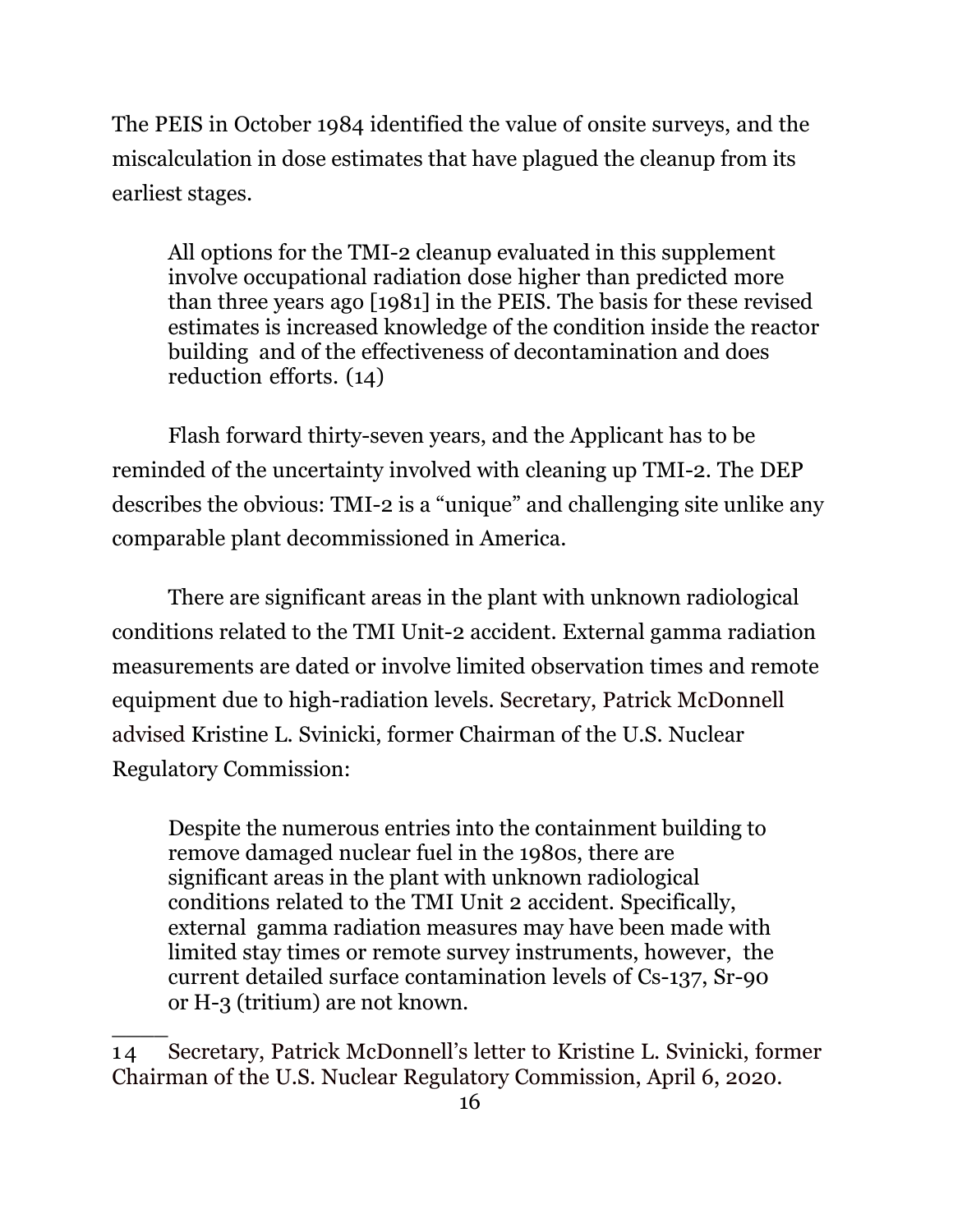As part of the application, the Applicant should make known to the Susquehanna River Basin Commission any contamination that was covered by clean concrete or sealant during this recovery period. This concern also relates to any radioactive contamination (15) that has migrated into the concrete volume or other surface material. (16)

Moreover, the "apples to apples" argument the Applicant makes comparing TMI to normal operating plants is at the core of their revisionist argument. None of the projects that the Applicant offered are similar to TMI-2. Three Mile Island is not Big Rock, Ft. Calhoun, or Zion. This is the site of the nation's worst commercial nuclear accident. This community has endured the impacts of offsite radiation releases for forty-two years, despite the industry and NRC's assertion that a TMI-type accident was "non-credible."

The Applicant continues to create an "apples to apples approach" and fails to recognize the unique status of TMI-2. The Applicant, a limited liability corporation, does not acknowledge that de-fueling was accompanied by funding provided by rate payers and taxpayers (who have no ownership or voting rights) since there was no decommissioning fund at the time of the TMI-2 Loss of Coolant Accident.

<sup>15</sup> U.S. NRC, NUREG-0683, Supplement 1, Final Report. PEIS, Final Supplement Dealing with Occupational Radiation Dose, October, 1984, p.1, Table, 2.10.

<sup>16</sup> PEIS, "2.6., Analysis of Current Cleanup Plan and Alternatives," October, 1984, p. 2.32.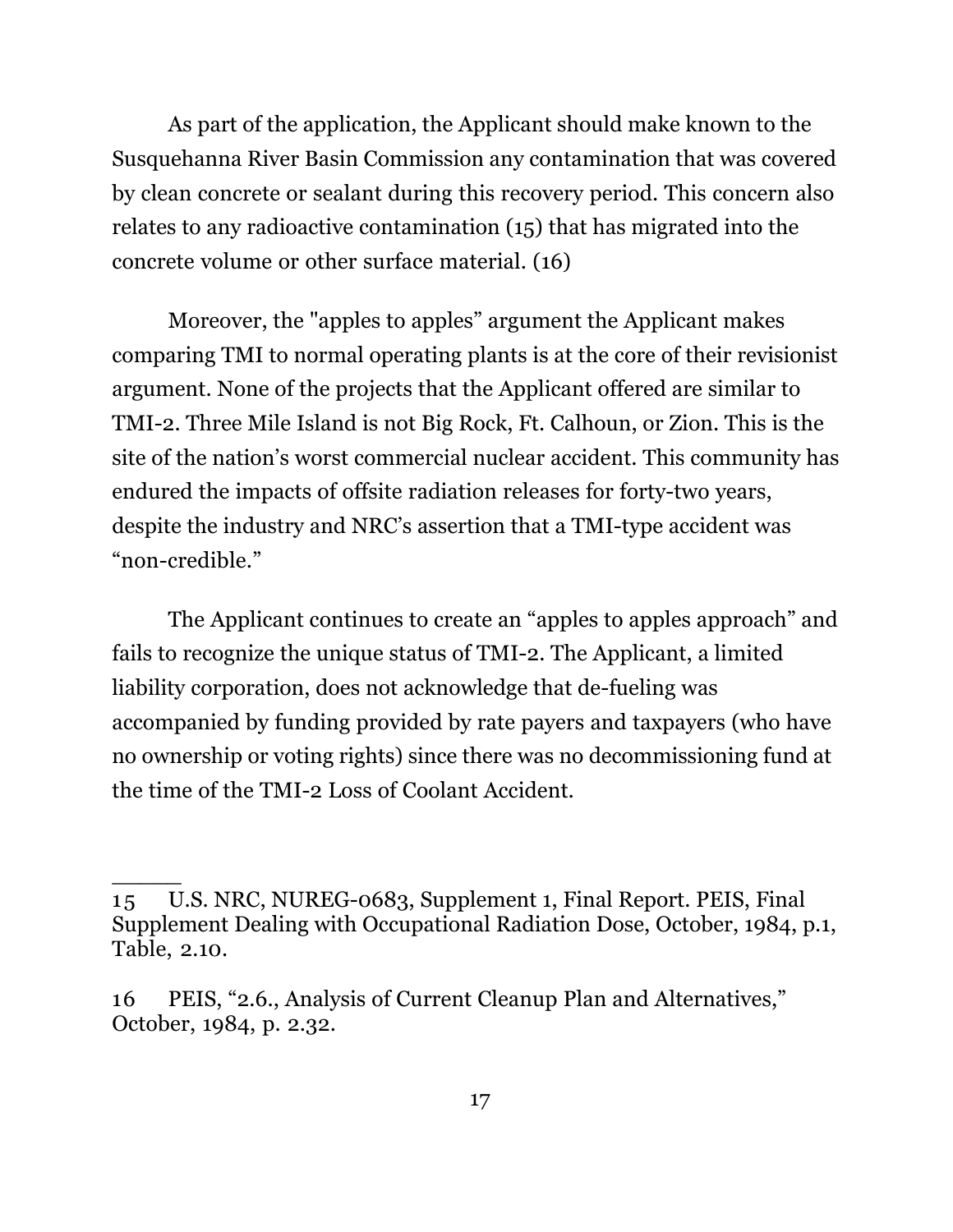As such, the only precedents established to date are perennial underfunding estimates of the cleanup of TMI-2. and chronic postponements based on the licensee's best guestimates. TMI-2 Solutions is the latest actor to appear on the cleanup stage looking to profit at the expense of rate payers. The four financial, back-up instruments proffered by the Applicant are unaudited, unavailable, and undetermined, and are actually phased out as the decommissioning activities progress. (17)

Numerous site-specific issues are layered on top of the already general and vague water use proposal to decommission Three Mile Island Unit -2:

**Issue, #8**: How much aggregate water will be required to cleanup, decontaminate, and decommission TMI-2, who will analyze and monitor water chemistry, where will effluent discharge monitors be located, who an how often will water temperatures be monitored during discharges into the Susquehanna River, and what is the net water loss?

**Issue, #9**: How much water will be required for TMI-2 reduce radiation levels until "residual levels" indicate that the structures and equipment can be released for unrestricted access and conventional demolition?

\_\_\_

<sup>17 &</sup>quot;Until the completion of Phase 1, the first four instruments will provide up to \$100 million of additional financial assurance to support. After completion of Phase 1, certain of these instruments will remain in effect, to provide additional financial assurance for TMI-2, decommissioning through the completion of Phase 2. ("Application for Order Approving License Transfer and Conforming License Amendments, GPU NUclear, Inc. and TMI-2 Solutions, LLC, November 12, 2019).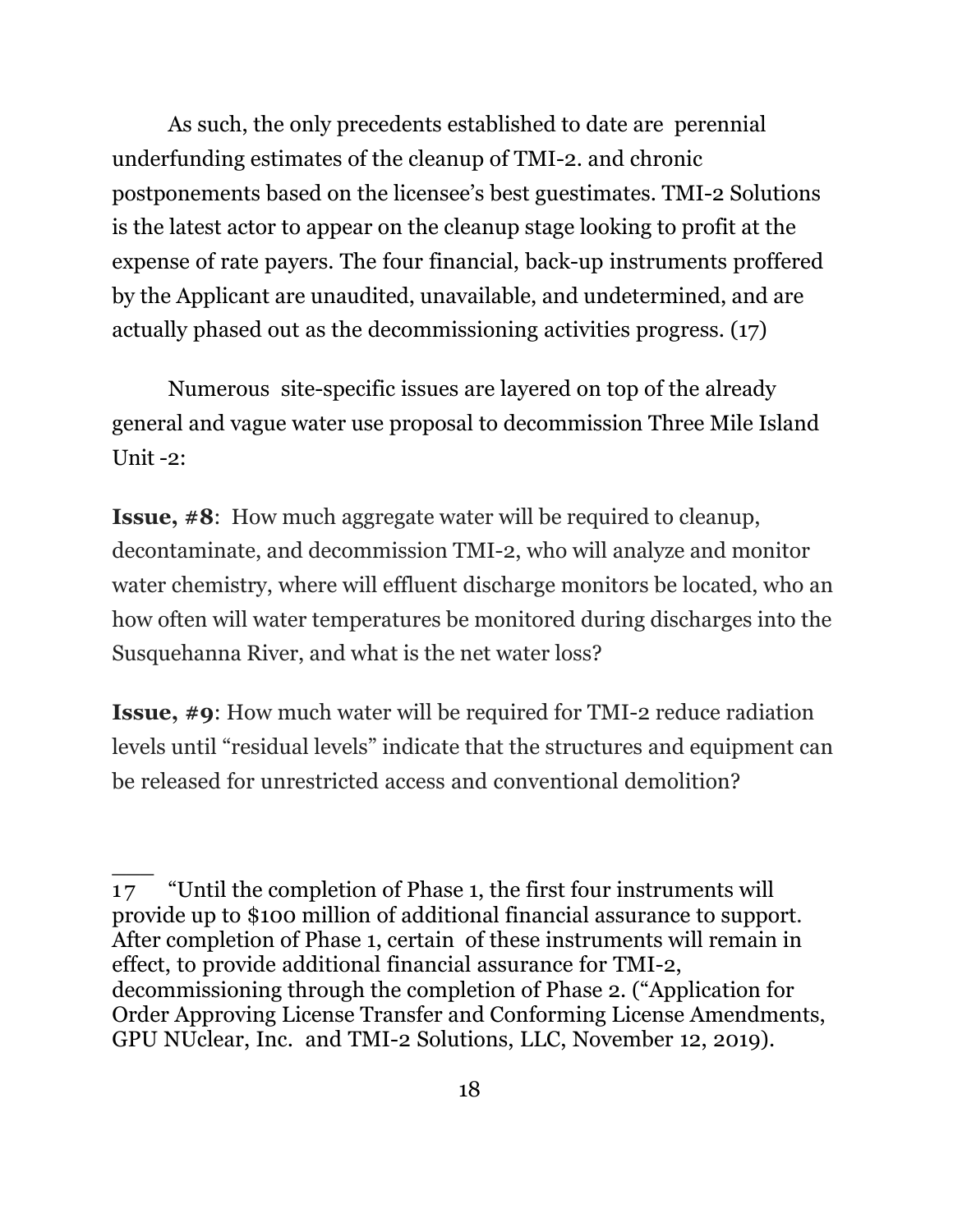**Issue, #10:** How much water will be required to cleanup "significant radiation" areas at TMI-2 , who will analyze and monitor water chemistry, where will effluent discharge monitors be located, who and how often will water temperatures be monitored during discharges into the Susquehanna River, and what is the net water loss? (18)

## **Re: Groundwater Detection Program.**

**Issue, #11:** Please produce the equipment and report used to determine how the operational plan will detect more intense, site-specific radioactivity.

# **Re: Groundwater Detection Program and Site-Specific Data.**

**Issues, #12:** How much water will be required, who will analyze and monitor water chemistry, where will effluent discharge monitors be located, and who an how often will water temperatures be monitored during discharges into the Susquehanna River, and what is the net water loss?

## **Re: Site-Specific data.**

**Issue, #13:** Please request site-specific calculations based on actual activities, and not an average, mean or median to calculate water use.

## **Re: Generic Clearance**

**Issues, #14**: How will TMI-2 Solutions return the site to Greenfield?

 $\overline{\phantom{a}}$ 18 Significant radioactive contamination exists throughout the TMI-2 reactor building. This contamination is due to fission products (90 Sr and 137 Cs in particular) released from the failed fuel. The radiation levels are not expected to decrease significantly from current levels due to the long half lives of these elements. 18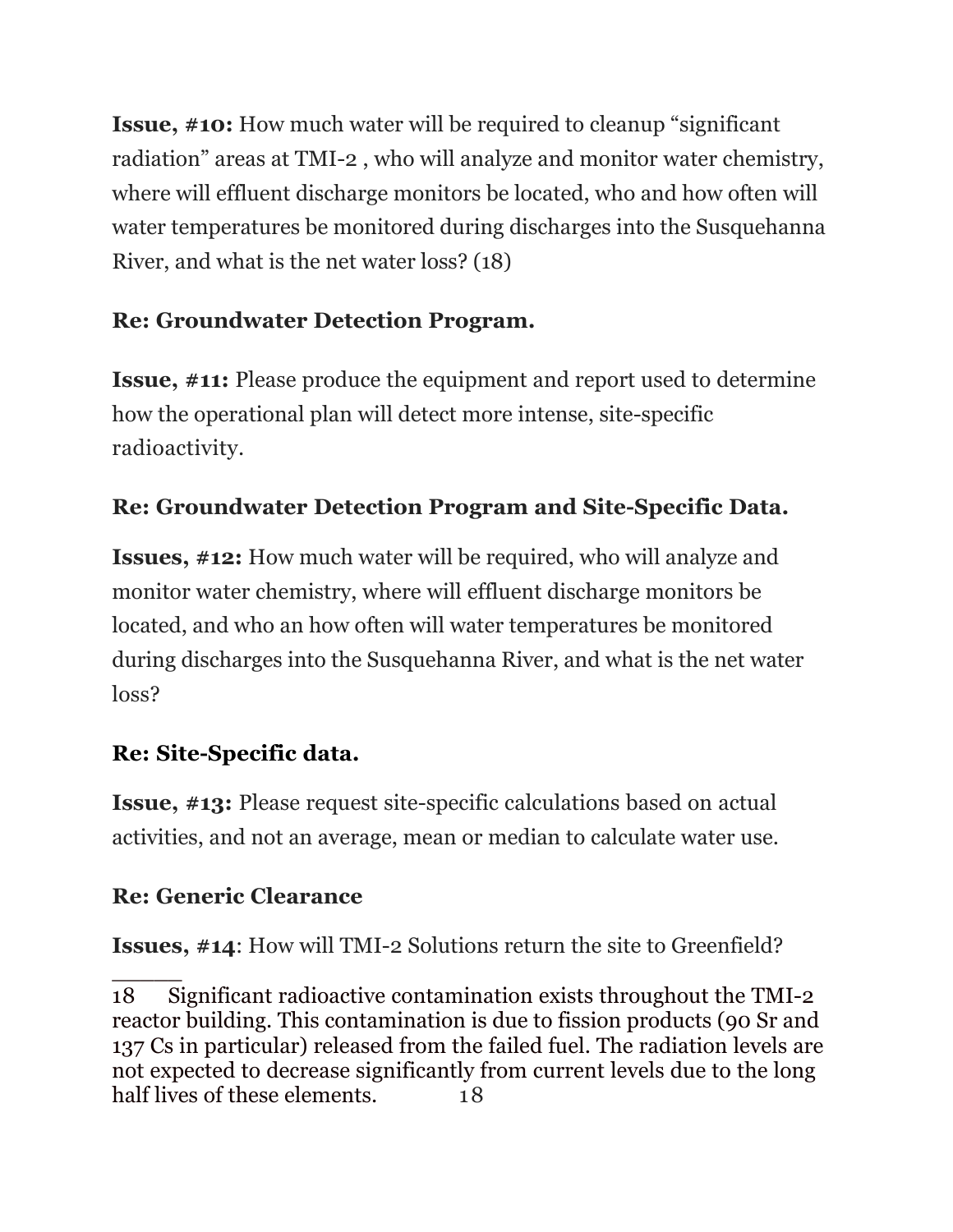#### **Re: Generic Clearance.**

 $\overline{\phantom{a}}$ 

**Issue, #15**: How much aggregate water, and for how long, will be required for the decontamination and decommissioning of TMI-2, who will analyze and monitor water chemistry, where will effluent discharge monitors be located, and who an how often will water temperatures be monitored during discharges into the Susquehanna River, and what is the net water loss? (19)

This document was not submitted as part of the Application from EnergySolutions and GPU Nuclear, Order Approving and Conforming License Amendments, Three Mile Island Unit, NRC Docket, 50-320, November 12, 2019. Those documents were also addressed and shared with the DEP. The TMI-2 license transfer application purportedly covered environmental compliance under "Environmental Laws" and "Environmental Matters under 4.9." In addition,under Schedule 4.19.1, there was no discussion of the Clean Water Act, Section 401.

<sup>19</sup> The initial and only National Pollutant Discharge Elimination System ("NPDES") permit issued in 1977 was explicitly referred to as an "interim agreement. Based on publicly available submissions, TMI-2 did not submit Clean Water Act, Section 401 Certification documents.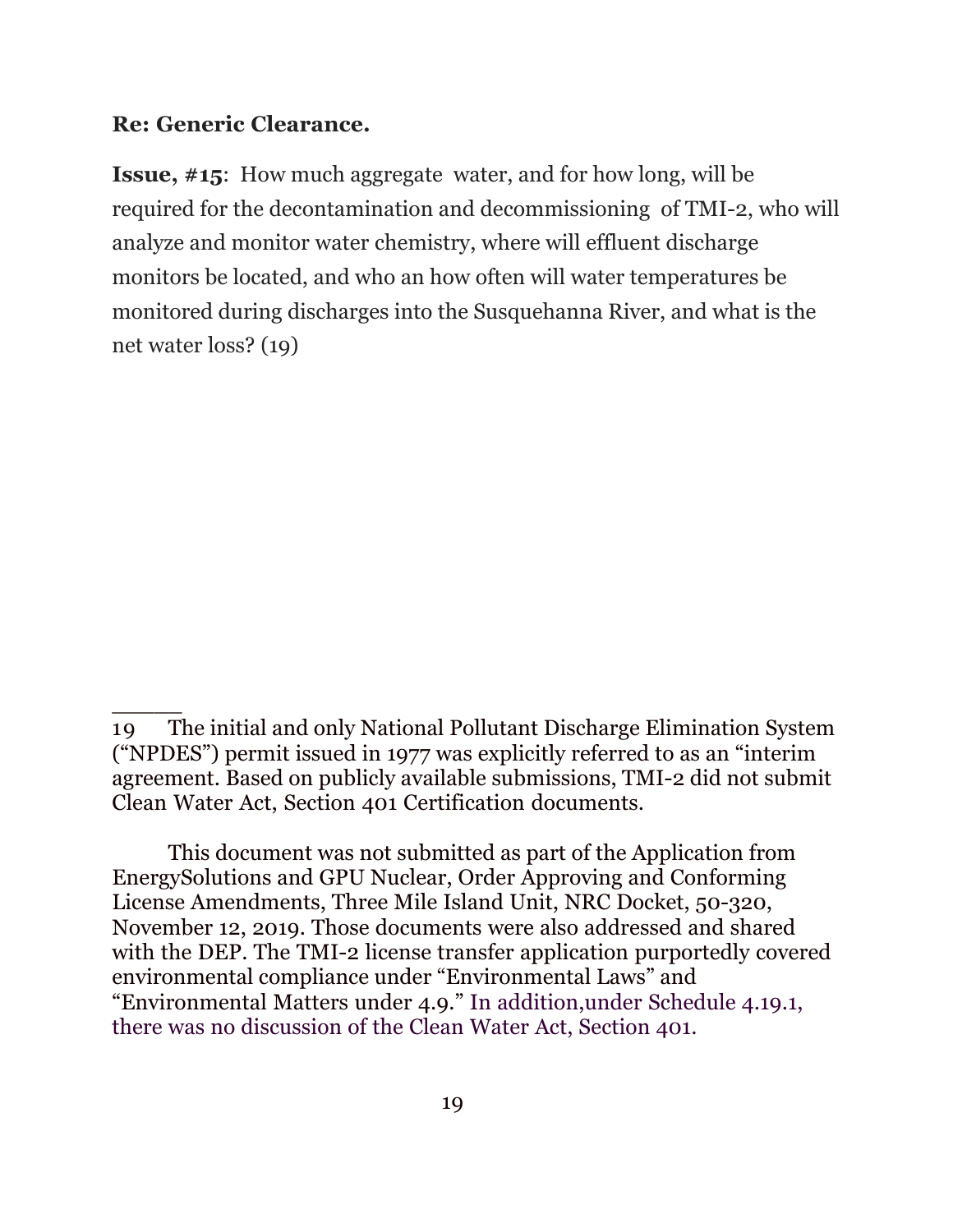**IV. Concerns and Issues with the SRBC Application. Three Mile Island Nuclear Station, Unit 1: Wells A, B and C 2021-055 - Invoice, #: 172925 - Groundwater Withdrawal.**

**The statements below were made by the Susquehanna River Basin Commission:**

**• "The consumptive use and surface withdrawal approvals from SRBC have not changed yet as a result of the non-operating status. Commission staff is working with TMI operators to determine future operating parameters, and will modify the permits as appropriate."**

**• "Exelon TMI - Unit 1 submitted an application by May 26, 2021, which as specified in Commission Regulation 18 CFR §806.31(e), allows continued operation of the groundwater wells under SRBC Docket No. 20110610 beyond the November 26, 2021 expiration date, during review of its application."**

**• "Exelon filed applications for renewal of groundwater withdrawals from three wells for ongoing water demands to continue operations at the facility. The applications request approval to withdraw groundwater at a consecutive 30-day average of up to 0.099 million gallons per day (mgd) from Well A, up to 0.099 mgd from Well B, up to 0.099 from Well C, and up to 0.099 mgd from Wells A, B, and C combined."**

**• The applications are currently undergoing administrative and technical review. Recognizing the change in operations, Commission staff will review the water withdrawal and consumptive use demands, from all sources, based on the Facility's reasonable and foreseeable need to adequately address ongoing decommissioning activities (including TMI-2). There is no information related to the review of the pending applications currently available for public dissemination.**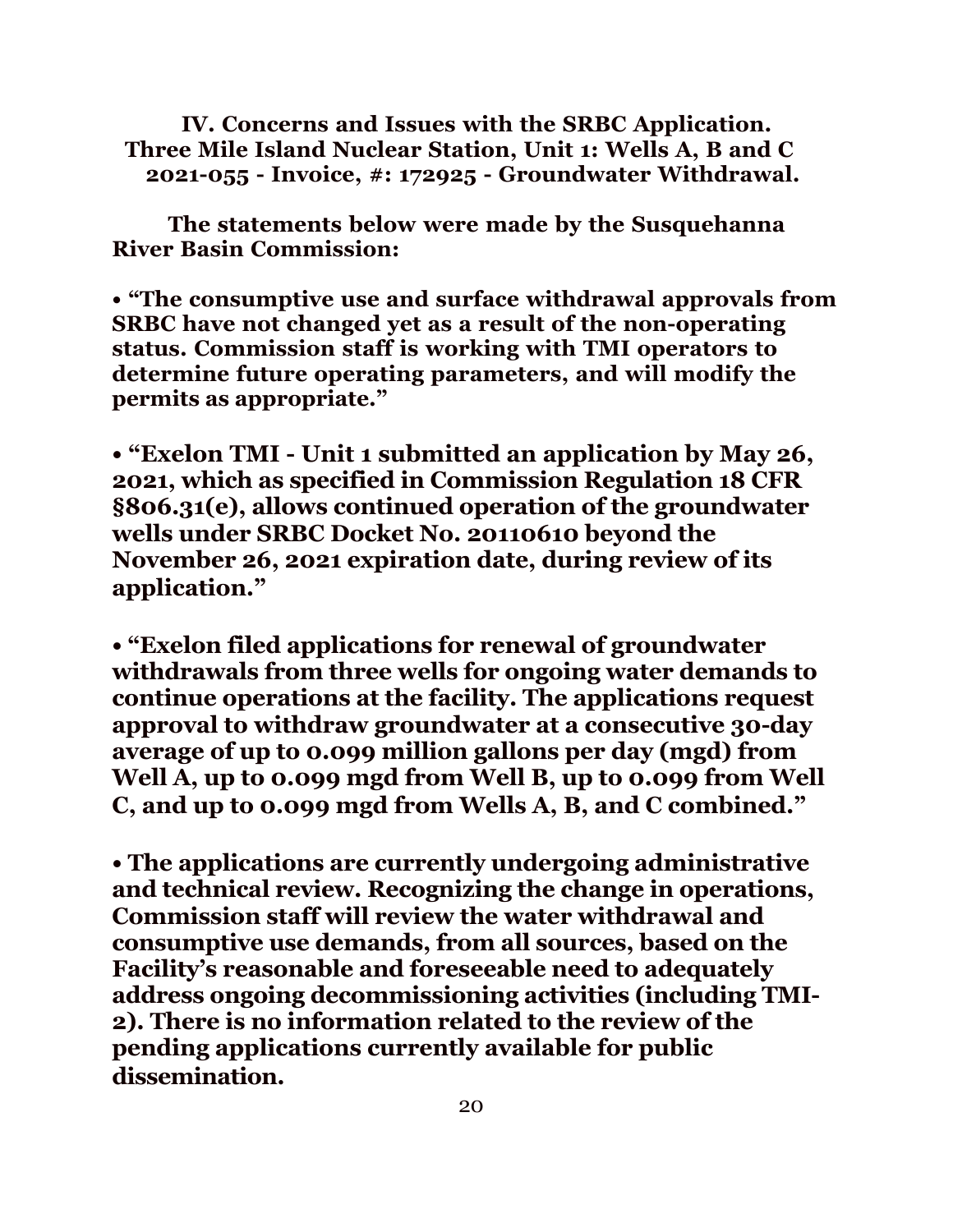#### **1.1 Project Sponsor:**

**Issue, #16: Review the name and organization submitting the Application. Hold Co and Spin Co are placeholders for the former Exelon Corporation. This corporate family has no corporate affiliation with TMI-2 Solutions, LLC.**

**Issue, #17: Please modify the Application to include the aggregate amount of water needed to decontaminate and decommission Unit-2.**

**1.3 Existing and Projected Facility Water Us:**

**Issue, #18: Please request information regarding "exiting facility water use" to reflect sites specific conditions at both units, which should substantiate the difference between current and "projected facility use" by "mode", DECON or SAFSTOR .**

**Issue, #19: There has no definitive quantity of water provided by the former Exelon or TMI-2 Energy Solutions to any regulatory agency associated with the decommissioning of either TMI-1 or TMI-2. Please define the role of U.S. Army Corps of Engineers related to water use at Three Mile Island.**

**Issue, #20: The U.S. Army Corps of Engineers, Baltimore District, is home to the North Atlantic Division's Radiological Health Physics Regional Center of Expertise. Does the SRBC have an LOU or MOU with this branch of the Corps, and is the Corps the lead agency on this Application?**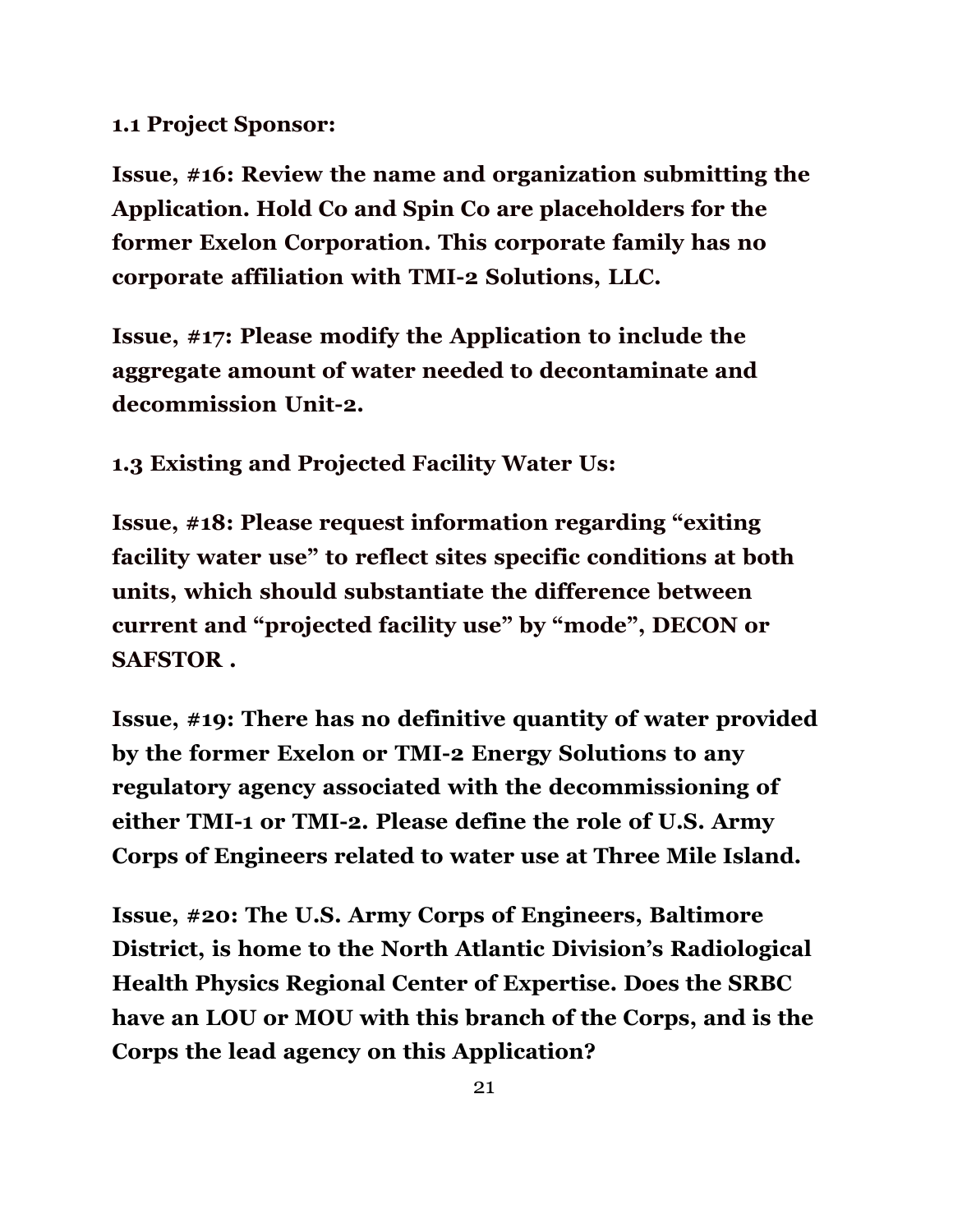**Issue, #21: Does this Application ask the Sponsor to anticipate and plan for climate change modifications, evaporation, and factor drought protocols and restrictions, flood prevention or seasonal fluctuations per the Susquehanna River Basin's Drought Coordination Plan, Hydrogeologic Evaluation Policy, Water Resource Program, and Updated Comprehensive Plan?**

#### **1.4 Existing and Projected Facility Water Use:**

**Issue, #22: Please request site-specific and updated studies to establish the current need for water and "exiting facility water use" in preparation for decommissioning TMI-1 and TMI-2 .**

**Issue, #23**: There are significant costs to remove dissolved and suspended impurities for purposes of radiological protection and water clarity. These systems will likely include modifications of more conventional systems used during defueling, decontamination, and decommissioning, including, but not limited to, the ion exchange resins, Submerged Demineralizer Systems ("SDS"), and processing and disposal of water and water filters and treatment media.

**Please breakout the water use needs for and water monitoring for sludge, resins , and Submerged Demineralizer Systems, as well as the disposal and processing of water and water filters and treatment media at TMI-1 and TMI-2.**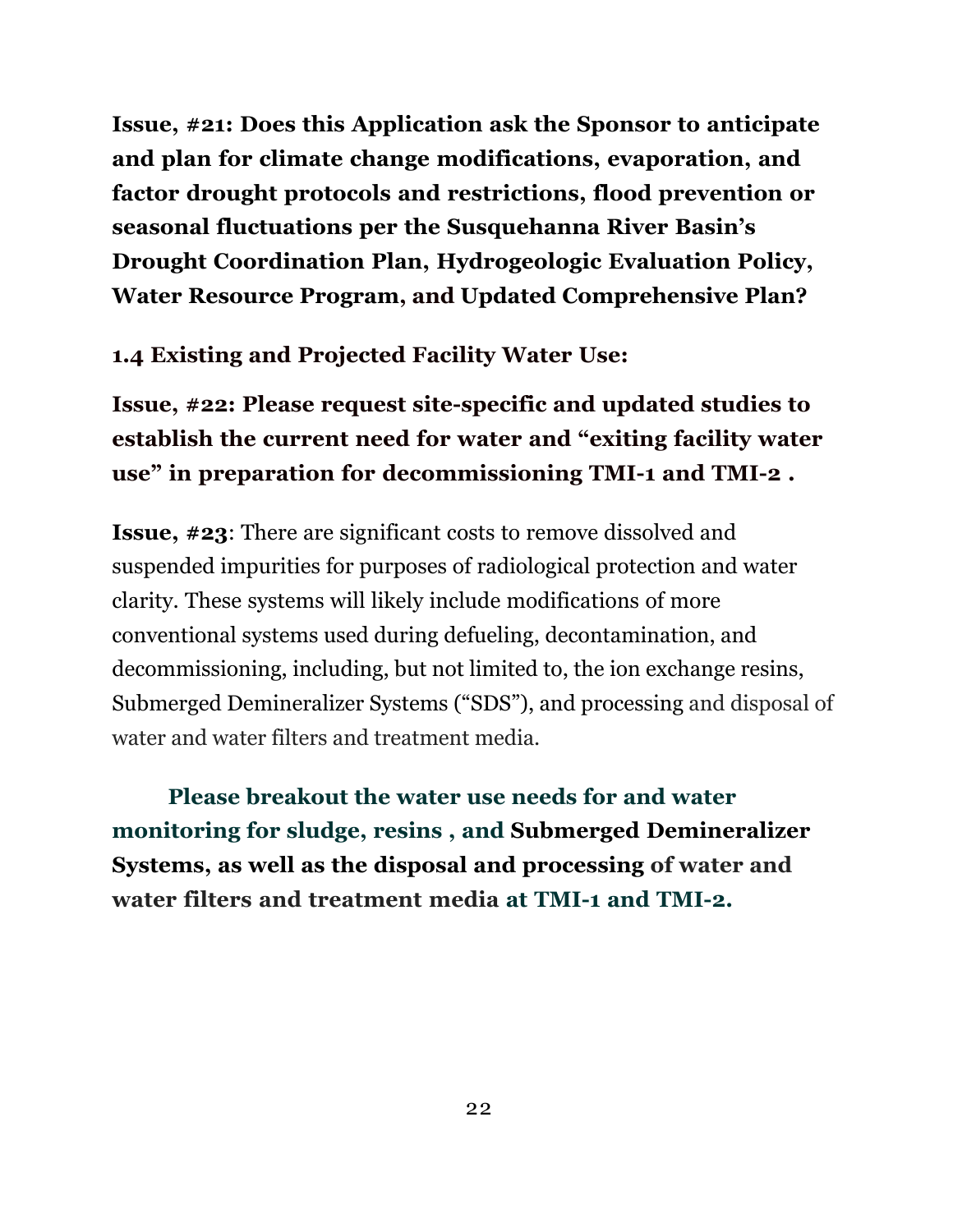#### **1.5 Reasonable Foreseeable Need:**

# **Issue, #24: Please request the impact on of High Burnup ("HBU") fuel storage at TMI-1 on projected water use needs. (20)**

#### **2.4.2 Discharge Permits:**

 $\overline{\phantom{a}}$ 

Are there any permits associated with the discharge of water from this withdrawal?

# **Issue, #25: The initial and only National Pollutant Discharge Elimination System ("NPDES") permit issued in 1977 was explicitly referred to as an "interim agreement." Based on publicly available submissions, TMI-2 did not submit Clean Water Act, Section 401 Certification documents.**

This NPDES document was not submitted as part of the Application from EnergySolutions and GPU Nuclear, Order Approving and Conforming License Amendments, Three Mile Island Unit, NRC Docket, 50-320, November 12, 2019. Those documents were also addressed and shared

<sup>2</sup>o "The NRC and the nuclear industry lack the predictive capabilities to address these problems. Erring on the side of caution might mean leaving high burnup fuel in pool storage for 25 years to allow cladding temperatures to drop enough to reduce risks of cladding failure before the fuel is transferred to dry storage. Meanwhile, reactors are maxing out their wet storage with more than 70% of the nation's 77,000 metric tons of spent fuel in reactor pools, of which roughly a fourth is high burnup. So far, about 8% of high burnup is sprinkled amidst lower burnup fuel in dry casks at reactor sites. By 2048 -- DOE's date for opening a geologic disposal site - - the amount of spent fuel could double, with high burnup account ing for as much as 60% of the inventory. ("Nuclear Intelligence Weekly," Vol. 10, No. 28 July 15, 2016). 23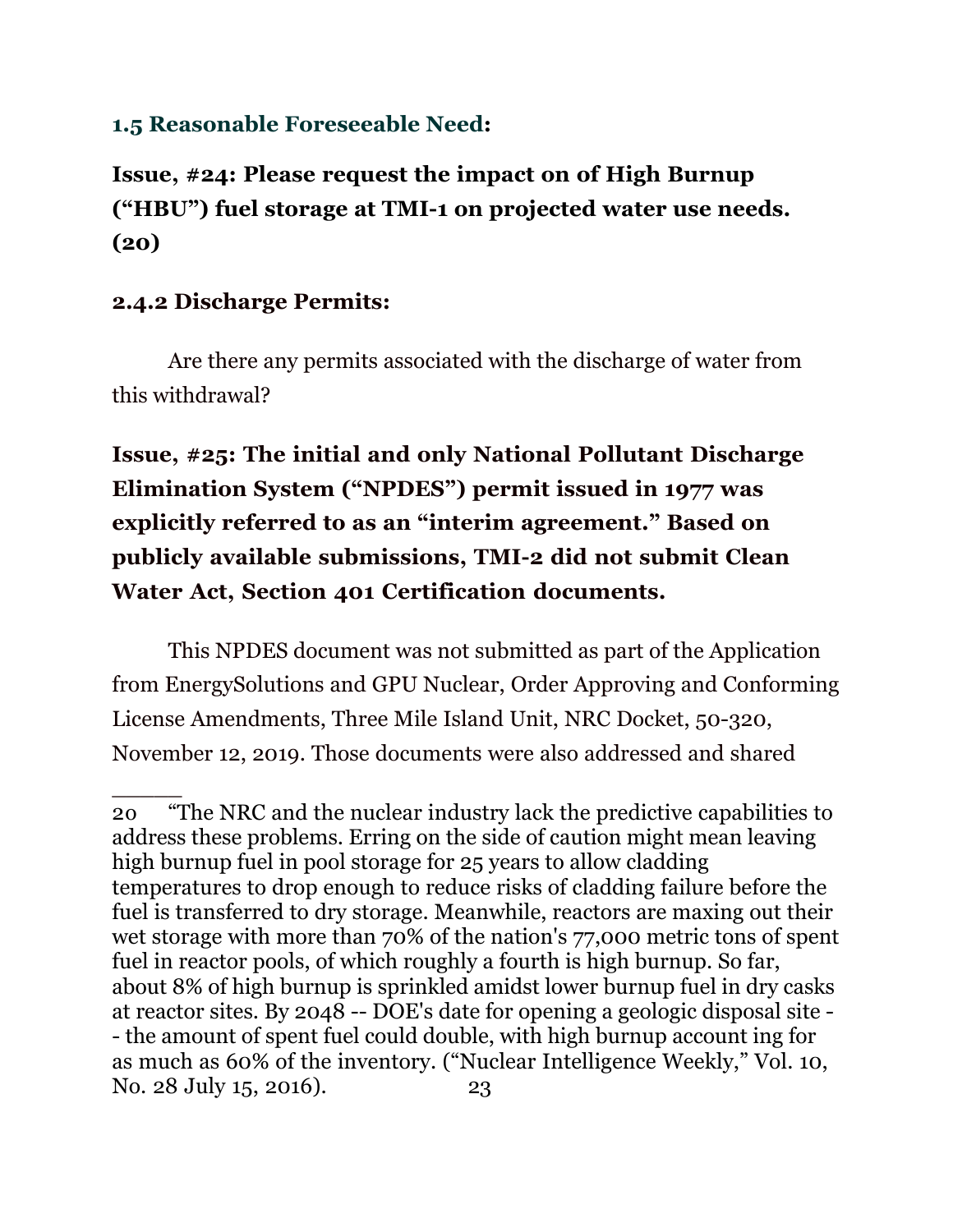with the DEP. The TMI-2 license transfer application purportedly covered environmental compliance under "Environmental Laws" and "Environmental Matters under 4.9." In addition,under Schedule 4.19.1, there was no discussion of the Clean Water Act, Section 401.

This Application is incomplete, and does not address, nor do any of the previous filings with the DEP, the NRC or the SRBC, the "disposal" and disposition of radioactive water from Three Mile Island. The current Application reads like a silent page out of TMI's Petition from 1980 in the original case that was struck down by the federal court.

> While the [previous] Operators propose to treat only the intermediate level radioactive  $\begin{bmatrix} * & 1 \ * & 4 \end{bmatrix}$  water by means of the Epicor II system [no such provision is outlined in the current Application] , that water is alleged to contain "high- level radioactive waste" within the meaning of  $[^*235]$ section 301(f) of the Federal Water Pollution Control Act [(FWPCA), which prohibits discharge of such waste into the navigable waters of the United States. Moreover, the complaint alleges, neither the Operators nor the NRC have any overall plan to deal with the entire contaminated water problem, or any feasible plan for disposal of the highly radioactive resin residue which Epicor II will produce. Finally, it is alleged that because the containment building and the auxiliary building are presently secure there is no immediate necessity for putting the Epicor II system into operation. (21)

<sup>21</sup> Susquehanna Valley Alliance, Appellants v. Three Mile Island Nuclear Reactor, General Public Utilities, Metropolitan Edison Company, Jersey Central Power and Light Co., Pennsylvania Electric Co, Nuclear Regulatory Commission. Appellees. No. 79-2446 United Sates Court of Appeals , Third Circuit, *619 F.2d 231; 1980 U.S. App. LEXIS 19581; 15 ERC (BNA) 1394; 10 ELR 20235*, November 13, 1979.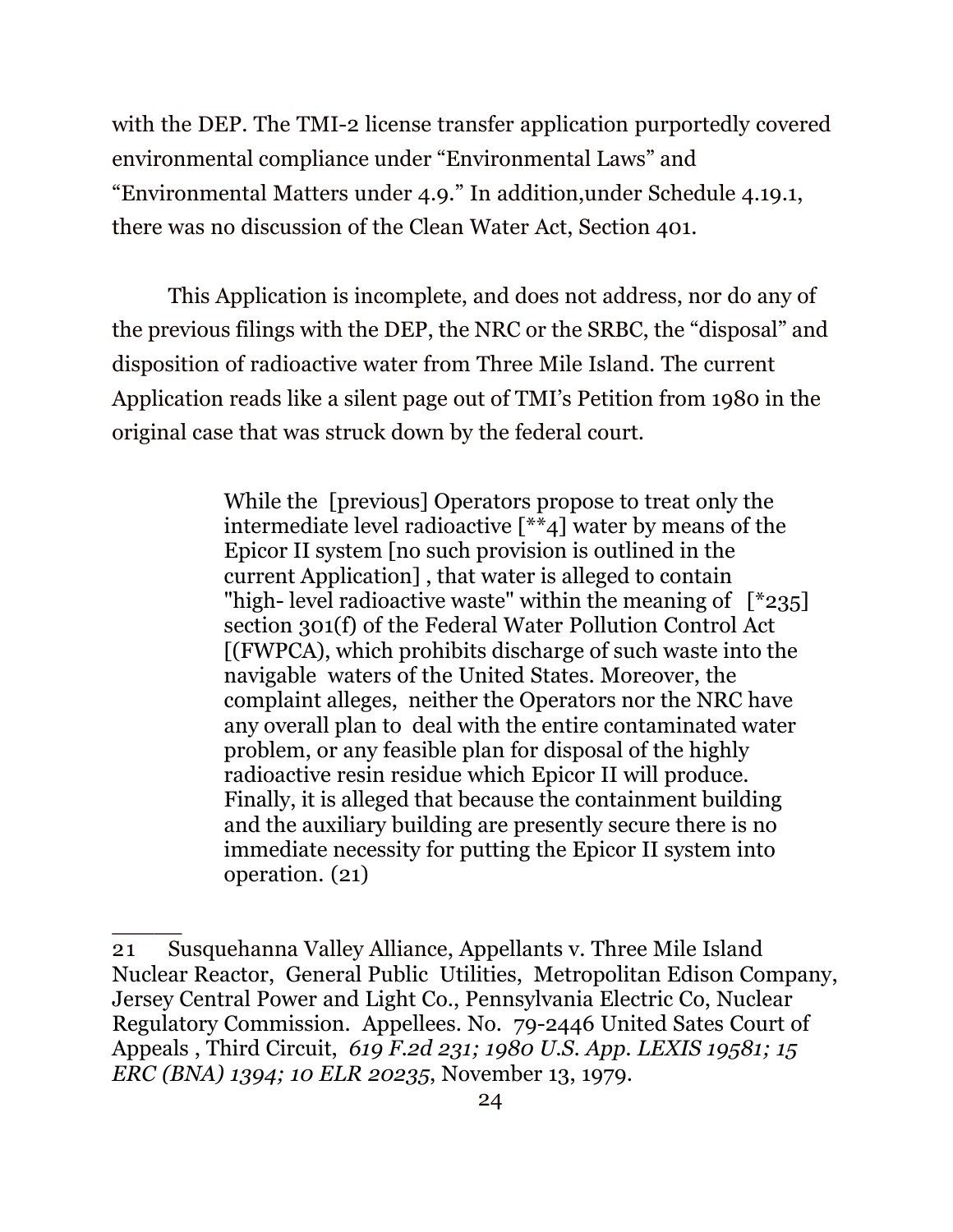In June 1980, the Susquehanna Valley Alliance filed a Complaint and Injunction with the Middle District Court in Harrisburg, Pennsylvania against the Nuclear Regulatory Commission and Metropolitan Edison. The Injunction sought to prevent the owner and operator of Three Mile Island from dumping 700,000 gallons of radioactive water into the Susquehanna River. The Injunction was granted, and the NRC was found to be in violation of the National Environmental Policy Act. The Application is currently incomplete, and without a plan to dispose of radioactive water which is identical to the 1980 case when the Court noted "neither the Operators nor the NRC have any overall plan to deal with the entire contaminated water problem..."

**Issue, #26: The Applicant has not provided a Clean Water Act ("CWA") Section 401 Water Quality Certification ("WQC") from the Pennsylvania Department of Environmental Protection or U. S. Army Corps of Engineers), or a documented waiver or other documentation from the Certifying Authority that Section 401 Certification does not apply to the subsequent Application for license transfer and water renewal requests at Three Mile Island**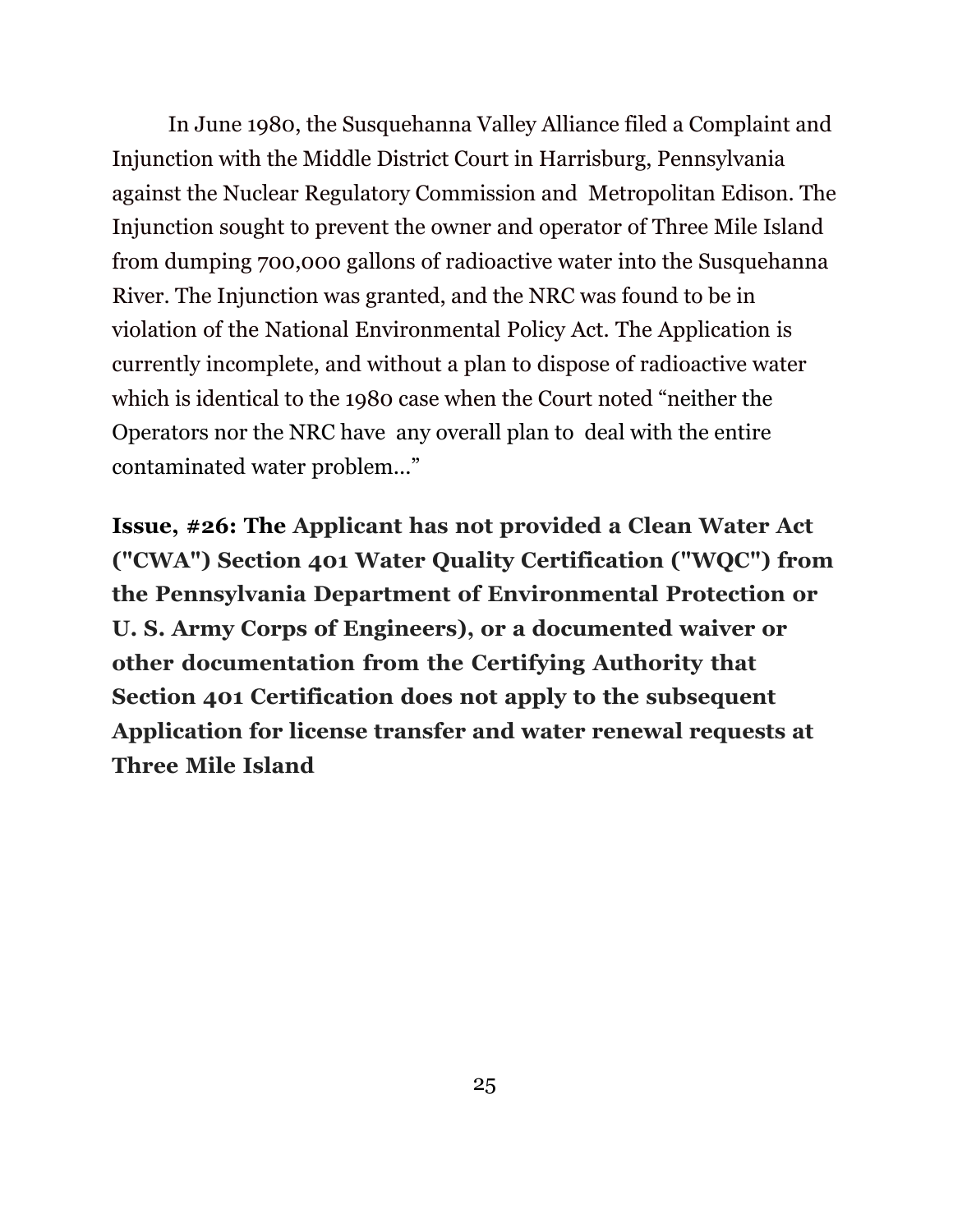#### **2.5 Facility Use:**

### **2.5.4 Is the proposed withdrawal part of a groundwater remediation project?**

#### **4.0 Groundwater Availability Analysis.**

Commission regulations require that a groundwater application include an analysis of groundwater availability during a 1-in-10-year drought recurrence interval. Therefore, recharge rates based on 1-in-10-year drought recharge statistics or 60 percent of the average annual recharge rate (which approximates a 1-in-10-year annual drought) must be used in the analysis. The Phase I and Phase II Groundwater Availability Analysis sections (tables below) are designed to meet the Commission's standards for evaluating groundwater availability during 1-in-10-year drought. The Commission will consider the isolated and cumulative effects of the existing and proposed withdrawals within a watershed, and may consider conditioning the approval to ensure sustainability and protect the water resources based on this standard. The delineation of the contributing groundwater basin, selection of applied recharge rates, and calculations should be based on the site-specific hydrogeologic setting, the best available recharge rate information, and professional judgment. There may be practical limitations on the accuracy of the recharge estimates based on the delineated aerial extent of mapped geologic formations within the topographic drainage basin. Furthermore, the source well's proximity to laterally continuous fractures and faults that extend beyond the topographic basin may increase the recharge potential to the well.

#### **Please refer to the discussion on pp. 8, 10-13, and 19.**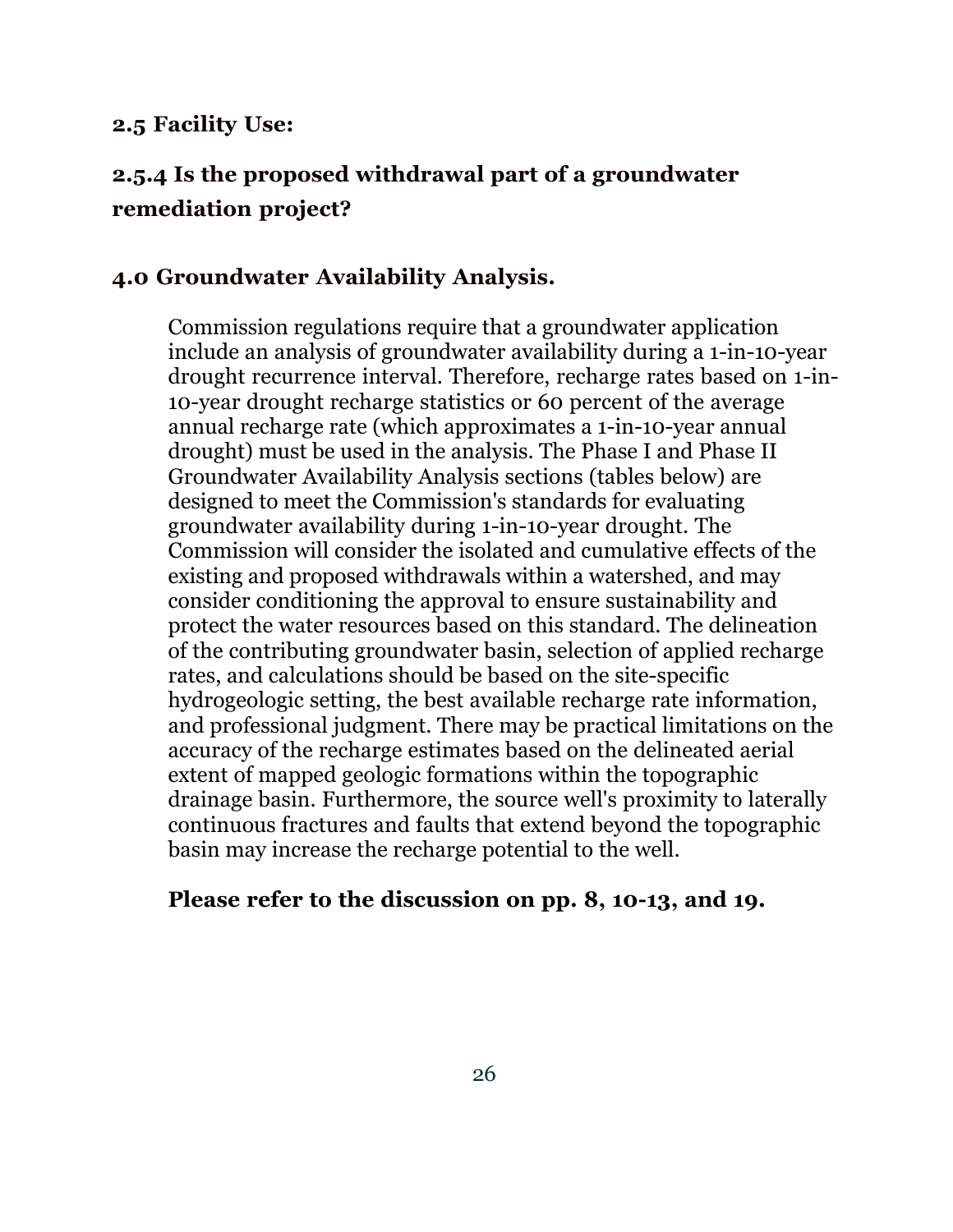During the 2002 drought, water shortages on the Lower Susquehanna reached critical levels, yet nuclear units were exempted from water conservation efforts. Exelon's was scheduled release water from storage in Lake Cowanesque during drought conditions as directed by the SRBC to make up or compensate for decontamination and decommissioning.

### **Issue, #27: Are the nuclear exemptions still in place?**

### **5.1 Hydrogeologic Report:**

### **Please refer to the discussion on pp. 8, 10-13, and 19.**

For convenience, the original groundwater availability analysis provided in the aquifer testing plan is included below. The Hydrogeologist should update the original groundwater availability analysis based on new information gathered during completion of the aquifer test. If necessary, Commission staff is available to provide guidance on recharge rates and other groundwater availability related issues.

**Issue, #28: Please request site-specific and updated Aquifer and Historic Tests.**

**Issue, #29: Please base water need projections on the destructive phase of decommissioning at TMI-1 and TMI-2.**

**5.1.1 Groundwater Monitoring Points:**

**Please refer to the discussion on pp. 8, 10-13, and 19.**

**Issue, #30: Please request site-specific and updated Groundwater Monitoring Points" Testing and professional studies.**